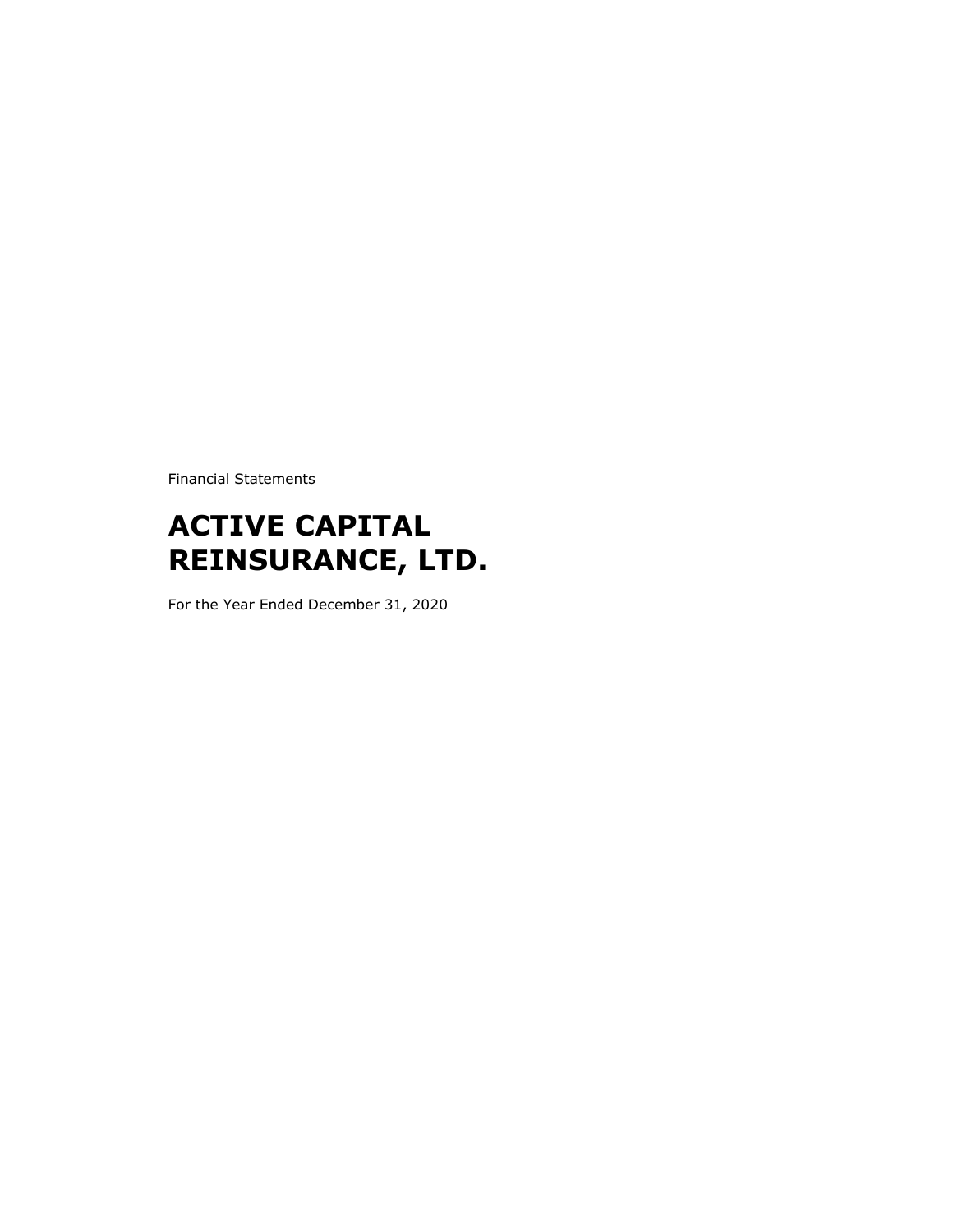### **Contents**

### December 31, 2020

|                                              | Page       |
|----------------------------------------------|------------|
| Independent auditors' report                 | $1$ to $2$ |
| Statement of financial position              | 3          |
| Statement of comprehensive income            | 4          |
| Statement of cash flows                      | 5          |
| Statement of changes in shareholder's equity | 6          |
| Notes to the financial statements            | 7 to 20    |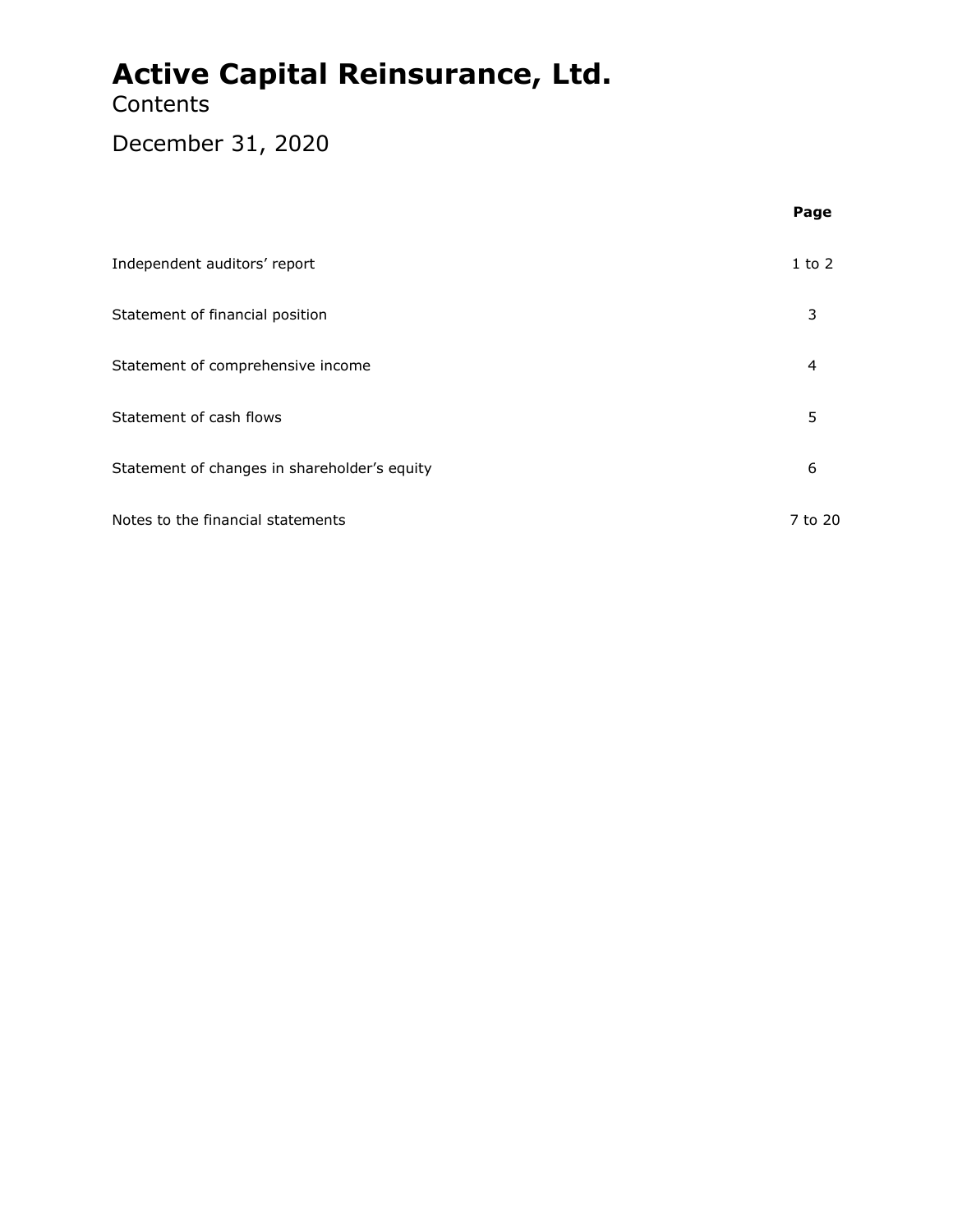# **Deloitte.**

Deloitte & Touche 3 rd Floor The Goddard Building Haggatt Hall St. Michael, BB11059 Barbados, W.I.

Tel: +246 620 6400 Fax: +246 430 6451 [www.deloitte.com](http://www.deloitte.com/)

#### Independent auditors' report

To the Shareholder of Active Capital Reinsurance, Ltd.

#### Opinion

We have audited the financial statements of Active Capital Reinsurance, Ltd. (the Company), which comprise the statement of financial position as at December 31, 2020, the statement of comprehensive income, statement of changes in shareholder's equity and statement of cash flows for the year then ended, and notes to the financial statements, including a summary of significant accounting policies.

In our opinion, the accompanying financial statements present fairly, in all material respects, the financial position of the Company as at December 31, 2020, its financial performance and its cash flows for the year then ended in accordance with the International Financial Reporting Standard for Small and Medium-sized Entities (IFRS for SMEs).

#### Basis for opinion

We conducted our audit in accordance with International Standards on Auditing (ISAs). Our responsibilities under those standards are further described in the Auditors' Responsibilities for the Audit of the Financial Statements section of our report. We are independent of the Company in accordance with the International Ethics Standards Board for Accountants' Code of Ethics for Professional Accountants (IESBA Code), and we have fulfilled our other ethical responsibilities in accordance with the IESBA Code. We believe that the audit evidence we have obtained is sufficient and appropriate to provide a basis for our opinion.

#### Other information

Management and those charged with governance are responsible for the other information. The other information comprises the Annual Report for the year ended December 31, 2020.

Our opinion on the financial statements does not cover the other information and we do not express any form of assurance conclusion thereon.

In connection with our audit of the consolidated financial statements, our responsibility is to read the other information and, in doing so, consider whether the other information is materially inconsistent with the financial statements or our knowledge obtained in the audit or otherwise appears to be materially misstated. If based on the work we have performed, on the other information that we obtained prior to the date of this auditors' report, we conclude that there is a material misstatement of this other information, we are required to report that fact. We have nothing to report in this regard.

#### Responsibilities of management and those charged with governance for the financial statements

Management is responsible for the preparation and fair presentation of the financial statements in accordance with the IFRS for SMEs, and for such internal control as management determines is necessary to enable the preparation of financial statements that are free from material misstatement, whether due to fraud or error.

In preparing the financial statements, management is responsible for assessing the Company's ability to continue as a going concern, disclosing, as applicable, matters related to going concern and using the going concern basis of accounting unless management either intends to liquidate the Company or to cease operations, or has no realistic alternative but to do so.

Deloitte refers to one or more of Deloitte Touche Tohmatsu Limited ("DTTL"), its global network of member firms, and their related entities (collectively, the "Deloitte organization"). DTTL (also referred to as "Deloitte Global") and each of its member firms and related entities are legally separate and independent entities, which cannot obligate or bind each other in respect of third parties. DTTL and each DTTL member firm and related entity is liable only for its own acts and omissions, and not those of each other. DTTL does not provide services to clients. Please see [www.deloitte.com/about](https://www.deloitte.com/about) to learn more. Deloitte & Touche is an affiliate of DCB Holding Ltd., a member firm of Deloitte Touche Tohmatsu Limited.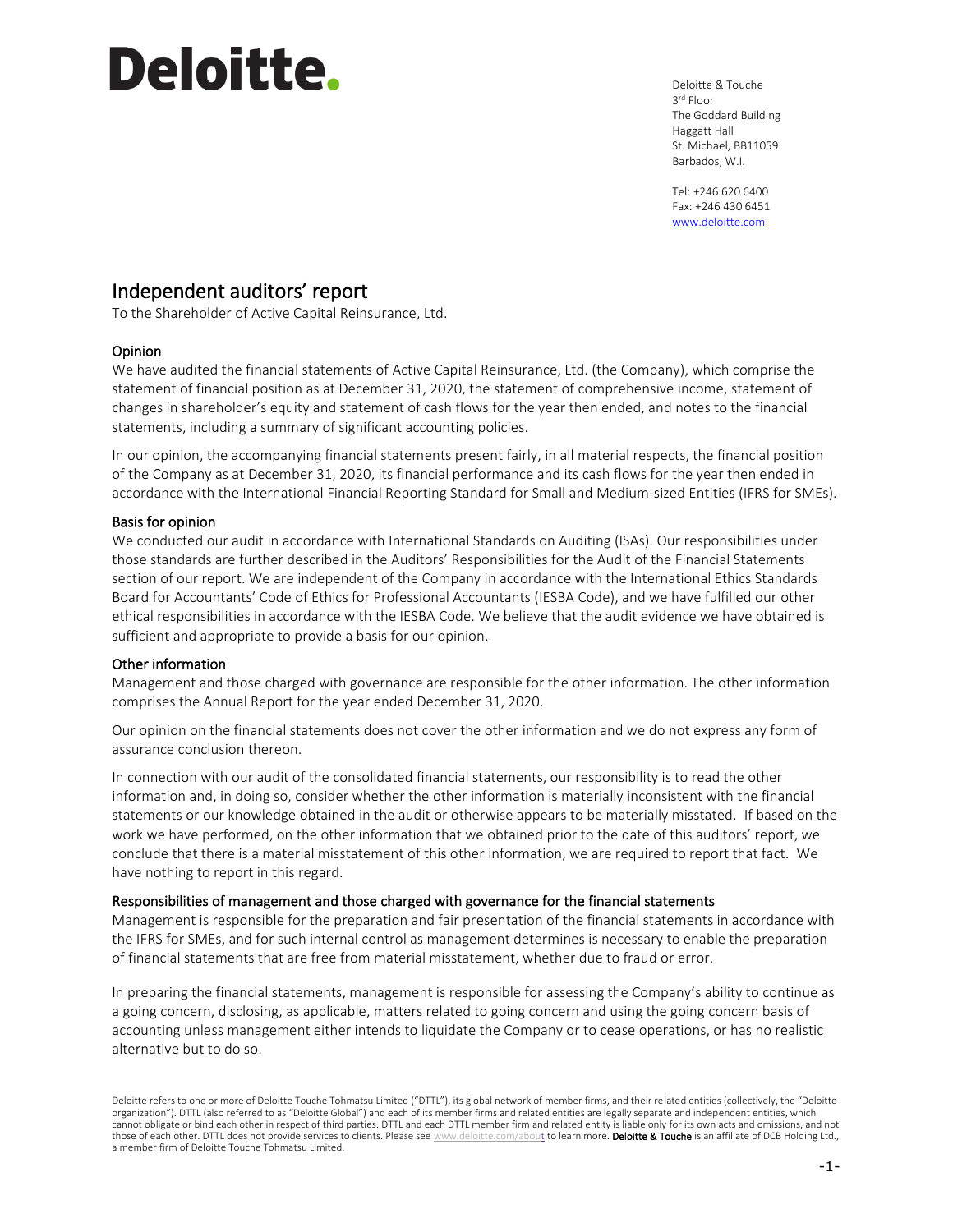# Deloitte.

#### Independent auditors' report (continued)

To the Shareholder of Active Capital Reinsurance, Ltd.

Those charged with governance are responsible for overseeing the Company's financial reporting process.

#### Auditors' responsibilities for the audit of the financial statements

Our objectives are to obtain reasonable assurance about whether the financial statements as a whole are free from material misstatement, whether due to fraud or error, and to issue an auditors' report that includes our opinion. Reasonable assurance is a high level of assurance, but is not a guarantee that an audit conducted in accordance with ISAs will always detect a material misstatement when it exists. Misstatements can arise from fraud or error and are considered material if, individually or in the aggregate, they could reasonably be expected to influence the economic decisions of users taken on the basis of these financial statements.

As part of an audit in accordance with ISAs, we exercise professional judgment and maintain professional skepticism throughout the audit. We also:

- Identify and assess the risks of material misstatement of the financial statements, whether due to fraud or error, design and perform audit procedures responsive to those risks, and obtain audit evidence that is sufficient and appropriate to provide a basis for our opinion. The risk of not detecting a material misstatement resulting from fraud is higher than for one resulting from error, as fraud may involve collusion, forgery, intentional omissions, misrepresentations, or the override of internal control.
- Obtain an understanding of internal control relevant to the audit in order to design audit procedures that are appropriate in the circumstances, but not for the purpose of expressing an opinion on the effectiveness of the Company's internal control.
- Evaluate the appropriateness of accounting policies used and the reasonableness of accounting estimates and related disclosures made by management.
- Conclude on the appropriateness of management's use of the going concern basis of accounting and, based on the audit evidence obtained, whether a material uncertainty exists related to events or conditions that may cast significant doubt on the Company's ability to continue as a going concern. If we conclude that a material uncertainty exists, we are required to draw attention in our auditors' report to the related disclosures in the financial statements or, if such disclosures are inadequate, to modify our opinion. Our conclusions are based on the audit evidence obtained up to the date of our auditors' report. However, future events or conditions may cause the Company to cease to continue as a going concern.
- Evaluate the overall presentation, structure and content of the financial statements, including the disclosures, and whether the financial statements represent the underlying transactions and events in a manner that achieves fair presentation.

We communicate with those charged with governance regarding, among other matters, the planned scope and timing of the audit and significant audit findings, including any significant deficiencies in internal control that we identify during our audit.

#### Other matters

This report is made solely to the Company's shareholder, as a body, in accordance with Section 147 of the Companies Act of Barbados. Our audit work has been undertaken so that we might state to the Company's shareholder those matters we are required to state to them in an auditors' report and for no other purpose. To the fullest extent permitted by law, we do not accept or assume responsibility to anyone other than the Company and the Company's shareholder as a body, for our audit work, for this report, or for the opinion we have formed.

Delucto De outro

June 4, 2021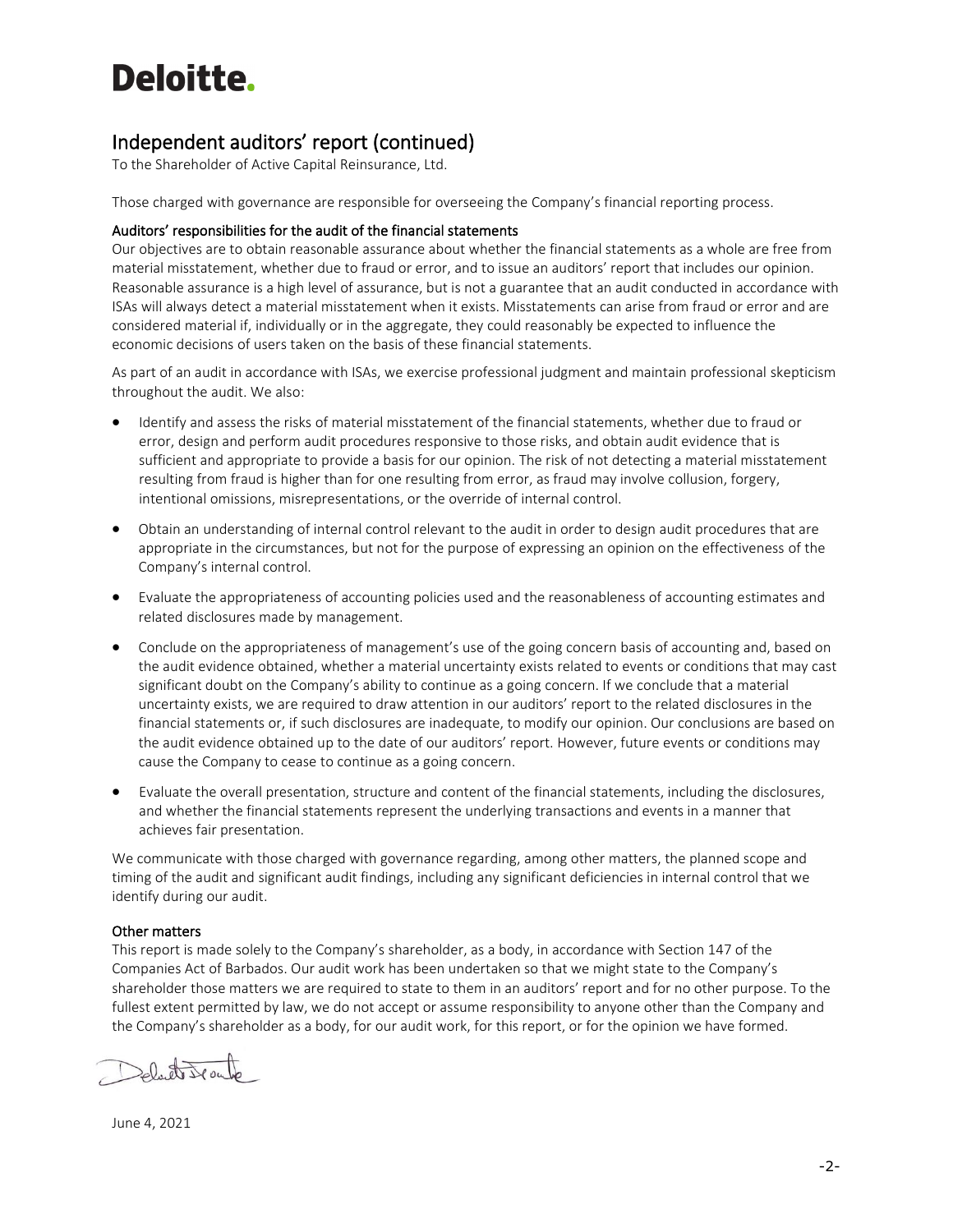### Statement of financial position

As at December 31, 2020

*(Expressed in United States dollars)*

|                                                                                                           | 2020<br>\$              | 2019<br>\$              |
|-----------------------------------------------------------------------------------------------------------|-------------------------|-------------------------|
| <b>ASSETS</b>                                                                                             |                         |                         |
| <b>Current Assets</b>                                                                                     |                         |                         |
| Cash and cash equivalents (Note 5 & 18)                                                                   | 35,659,950              | 26,376,004              |
| Other cash deposits (Note 5)                                                                              | 12,400,000              | 7,600,000               |
| Premiums receivable (Note 6)                                                                              | 125,904,939             | 41,480,823              |
| Receivable from related parties (Note 7 & 18)<br>Prepayments and other receivables (Note 8)               | 4,035,299<br>30,155,227 | 5,022,515<br>13,510,300 |
| Deferred retrocession premiums (Note 9)                                                                   | 19,738,535              | 7,777,394               |
| Investments (Note 10 & 18)                                                                                | 2,022,470               | 3,001,962               |
|                                                                                                           | 229,916,420             | 104,768,998             |
| <b>Non-Current Assets</b>                                                                                 |                         |                         |
| Property, plant and equipment (Note 11)                                                                   | 695,006                 | 893,818                 |
| Investments (Note 10 & 18)                                                                                | 5,260,000               |                         |
| Other cash deposits (Note 5)                                                                              | 9,915,497               | 8,415,497               |
| Long term prepayment (Note 7 & 17)                                                                        |                         | 546,834                 |
| <b>Total Assets</b>                                                                                       | 245,786,923             | 114,625,147             |
| <b>LIABILITIES</b>                                                                                        |                         |                         |
| <b>Current Liabilities</b>                                                                                |                         |                         |
| Claims liabilities (Note 4 & 12)                                                                          | 34,977,529              | 12,198,184              |
| Experience rebate provision (Note 12)                                                                     | 166,889                 | 467,422                 |
| Accounts payable and other liabilities (Note 13 & 18)<br>Unearned premiums and unearned commission income | 17,066,909              | 8,803,273               |
| (Note 14)                                                                                                 | 49,389,367              | 24,537,496              |
| Retrocession premium payable (Note 15 & 18)                                                               | 92,308,775              | 28,320,775              |
| <b>Total Liabilities</b>                                                                                  | 193,909,469             | 74,327,150              |
| <b>SHAREHOLDER'S EQUITY</b>                                                                               |                         |                         |
| Share capital (Note 16)                                                                                   | 40,000,000              | 31,500,000              |
| Retained earnings                                                                                         | 11,877,454              | 8,797,997               |
| <b>Total Shareholder's Equity</b>                                                                         | 51,877,454              | 40,297,997              |
| <b>Total Liabilities and Shareholder's Equity</b>                                                         | 245,786,923             | 114,625,147             |
|                                                                                                           |                         |                         |

Approved for issuance on behalf of the Board of Directors of Active Capital Reinsurance, Ltd. on June 4, 2021

Director

The accompanying notes form an integral part of these financial statements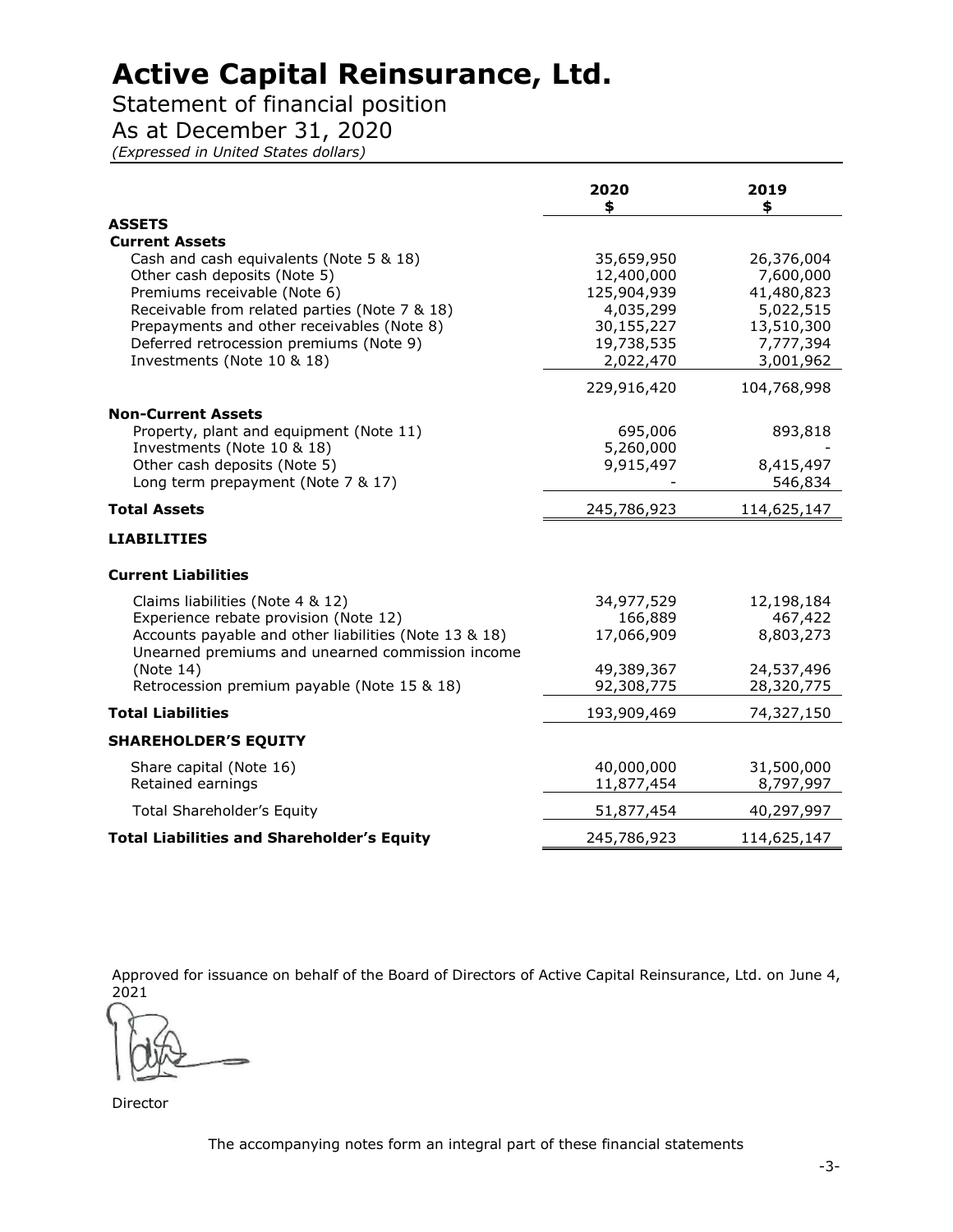Statement of comprehensive income

#### For the year ended December 31, 2020

*(Expressed in United States dollars)*

|                                                                                                                                                               | 2020<br>\$                                            | 2019<br>\$                                                 |
|---------------------------------------------------------------------------------------------------------------------------------------------------------------|-------------------------------------------------------|------------------------------------------------------------|
| <b>Income</b><br>Net Reinsurance premiums<br>Net ceded premiums<br>Commission income (Note 19)                                                                | 145,897,901<br>(94, 904, 099)<br>15,796,594           | 119,418,021<br>(81,061,151)<br>24,133,982                  |
| <b>Net Premium and Commission Income</b>                                                                                                                      | 66,790,396                                            | 62,490,852                                                 |
| <b>Underwriting Expenses</b>                                                                                                                                  |                                                       |                                                            |
| Experience rebate<br>Claims incurred and paid<br>Reinsurance claims recovered<br>Withholding taxes on Premiums (Note 21)<br>Commission expenses (Note 7 & 19) | 50,554,925<br>(21, 492, 212)<br>515,011<br>22,590,018 | 303<br>40,103,510<br>(25,096,055)<br>504,647<br>34,019,375 |
| <b>Net Underwriting Expenses</b>                                                                                                                              | 52,167,742                                            | 49,531,780                                                 |
| <b>Net Underwriting Income</b>                                                                                                                                | 14,622,654                                            | 12,959,072                                                 |
| <b>Operating Expenses</b>                                                                                                                                     |                                                       |                                                            |
| Professional fees<br>Depreciation expense (Note 11)<br>General and administrative expenses (Notes 7 & 20)                                                     | 3,440,914<br>290,681<br>2,646,311<br>6,377,906        | 2,618,581<br>103,993<br>2,827,279<br>5,549,853             |
| <b>Other Income</b>                                                                                                                                           |                                                       |                                                            |
| Referral fees<br>Interest                                                                                                                                     | 269,694<br>1,152,104                                  | 129,826<br>1,217,074                                       |
|                                                                                                                                                               | 1,421,798                                             | 1,346,900                                                  |
| NET INCOME AND TOTAL COMPREHENSIVE INCOME                                                                                                                     | 9,666,546                                             | 8,756,119                                                  |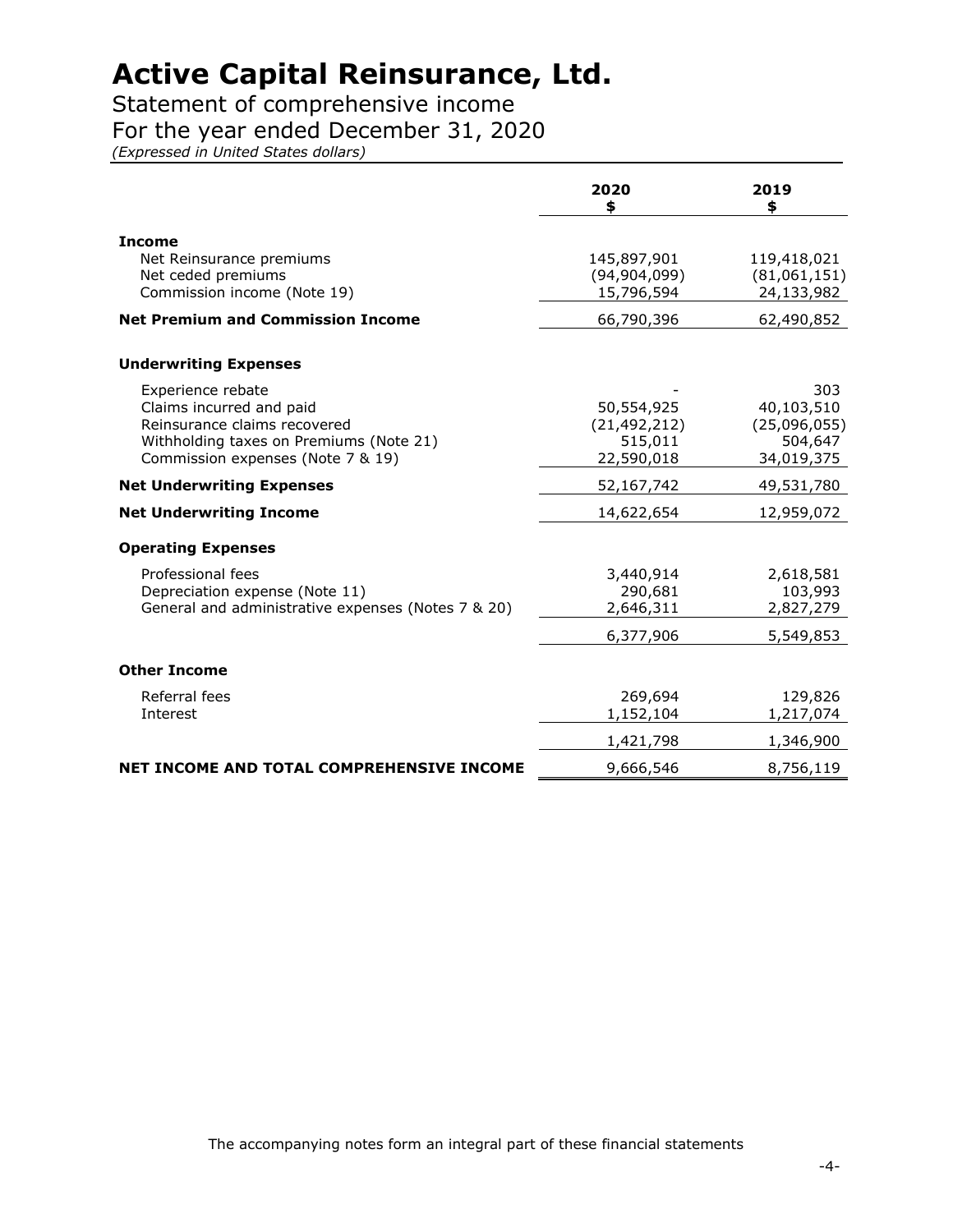Statement of cash flows

For the year ended December 31, 2020

*(Expressed in United States dollars)*

|                                                                                                                                                                                                                                                         | 2020<br>\$                                                                   | 2019<br>\$                                            |
|---------------------------------------------------------------------------------------------------------------------------------------------------------------------------------------------------------------------------------------------------------|------------------------------------------------------------------------------|-------------------------------------------------------|
| <b>Operating Activities</b><br>Net income for the year<br>Items not affecting cash:<br>Loss on disposal of fixed assets                                                                                                                                 | 9,666,546                                                                    | 8,756,119<br>28,584                                   |
| Depreciation                                                                                                                                                                                                                                            | 290,680<br>9,957,227                                                         | 103,993<br>8,888,696                                  |
| Changes in working capital:                                                                                                                                                                                                                             |                                                                              |                                                       |
| Increase in premiums and claims recoveries                                                                                                                                                                                                              |                                                                              |                                                       |
| receivable<br>(Increase) Decrease in prepayments and other receivables<br>Increase in Deferred retrocession premiums<br>Increase in claims liabilities<br>Increase in retrocession liabilities<br>Increase in unearned premiums and unearned commission | (84, 424, 116)<br>(16,098,092)<br>(11, 961, 141)<br>22,779,345<br>63,988,000 | (11, 762, 737)<br>7,834,206<br>3,023,980<br>7,113,999 |
| income                                                                                                                                                                                                                                                  | 24,851,871                                                                   | 759,973                                               |
| (Decrease) Increase in good experience rebate provision                                                                                                                                                                                                 | (300, 533)                                                                   | 221,290                                               |
| Increase in accounts payable and other liabilities<br>Increase in other cash deposits                                                                                                                                                                   | 8,263,636<br>(6,300,000)                                                     | 3,817,429<br>(300,000)                                |
| <b>Net Cash from Operating Activities</b>                                                                                                                                                                                                               | 10,756,196                                                                   | 19,596,836                                            |
| <b>Investing Activities</b><br>Purchase of fixed assets<br>Investment                                                                                                                                                                                   | (91, 869)<br>(4, 280, 508)                                                   | (791, 015)<br>93,420                                  |
| <b>Net Cash used in Investing Activities</b>                                                                                                                                                                                                            | (4,372,377)                                                                  | (697, 595)                                            |
| <b>Financing Activities</b><br>Advances to related parties<br>Share capital issued<br>Dividends paid                                                                                                                                                    | 987,216<br>8,500,000<br>(6, 587, 089)                                        | 656,226<br>1,400,000<br>(5, 149, 453)                 |
| Net Cash from / (used in) Financing Activities                                                                                                                                                                                                          | 2,900,127                                                                    | (3,093,227)                                           |
| <b>Increase in Cash and Cash Equivalents</b>                                                                                                                                                                                                            | 9,283,946                                                                    | 15,806,014                                            |
| Cash and Cash Equivalents at Beginning of Year                                                                                                                                                                                                          | 26,376,004                                                                   | 10,569,990                                            |
| Cash and Cash Equivalents at End of the Year                                                                                                                                                                                                            | 35,659,950                                                                   | 26,376,004                                            |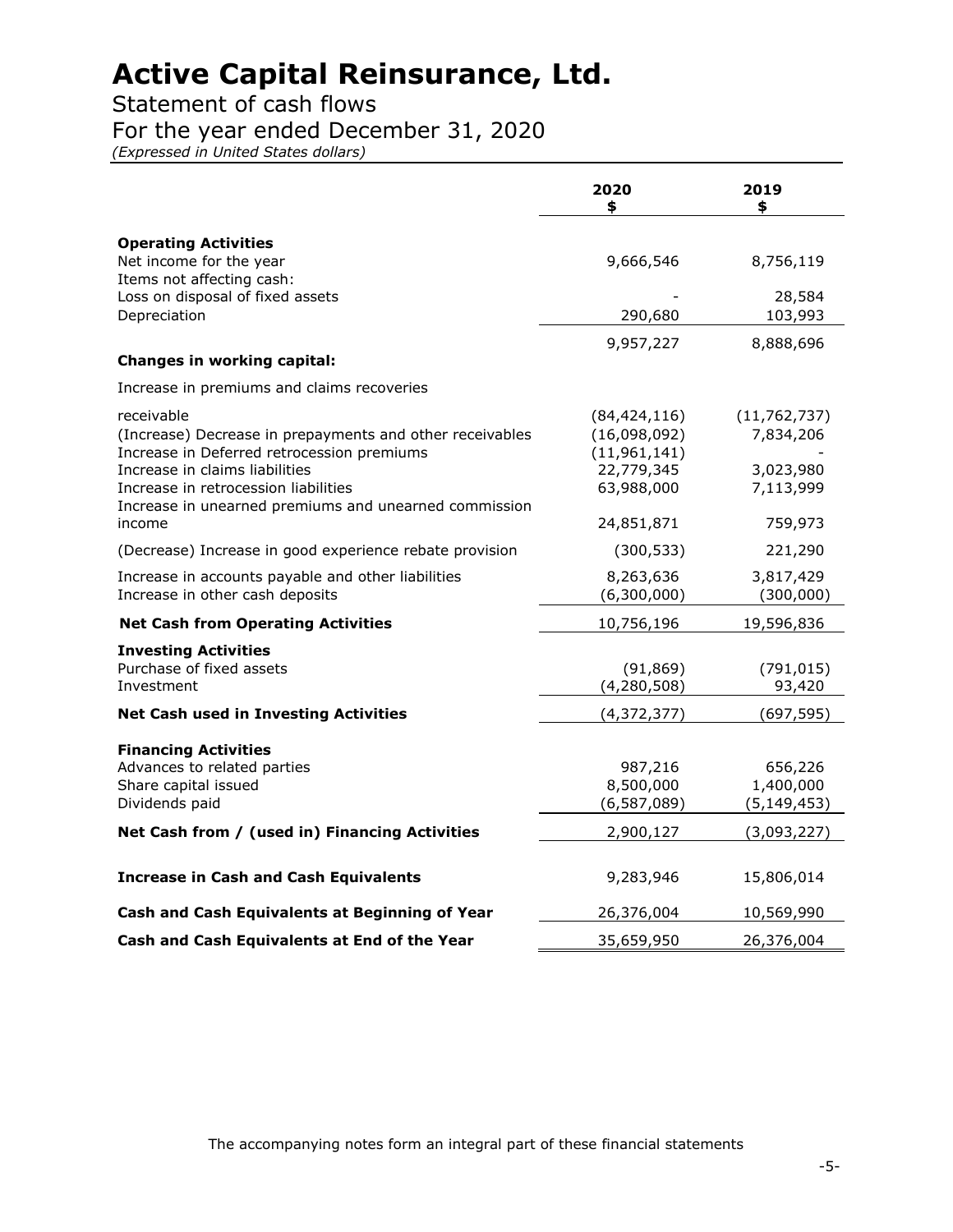Statement of changes in shareholder's equity

For the year ended December 31, 2020

*(Expressed in United States dollars)*

|                                     | Share<br>capital<br>\$ | Retained<br>earnings<br>\$ | Total<br>\$   |
|-------------------------------------|------------------------|----------------------------|---------------|
|                                     |                        |                            |               |
| Balance at January 1, 2019          | 30,100,000             | 5,191,330                  | 35,291,330    |
| Net income for the year             |                        | 8,756,119                  | 8,756,119     |
| Share capital issued (Note 16)      | 1,400,000              |                            | 1,400,000     |
| Dividends declared                  |                        | (5, 149, 452)              | (5, 149, 452) |
| <b>Balance at December 31, 2019</b> | 31,500,000             | 8,797,997                  | 40,297,997    |
| Net income for the year             |                        | 9,666,546                  | 9,666,546     |
| Share capital issued (Note 16)      | 8,500,000              |                            | 8,500,000     |
| Dividends declared                  |                        | (6,587,089)                | (6, 587, 089) |
| <b>Balance at December 31, 2020</b> | 40,000,000             | 11,877,454                 | 51,877,454    |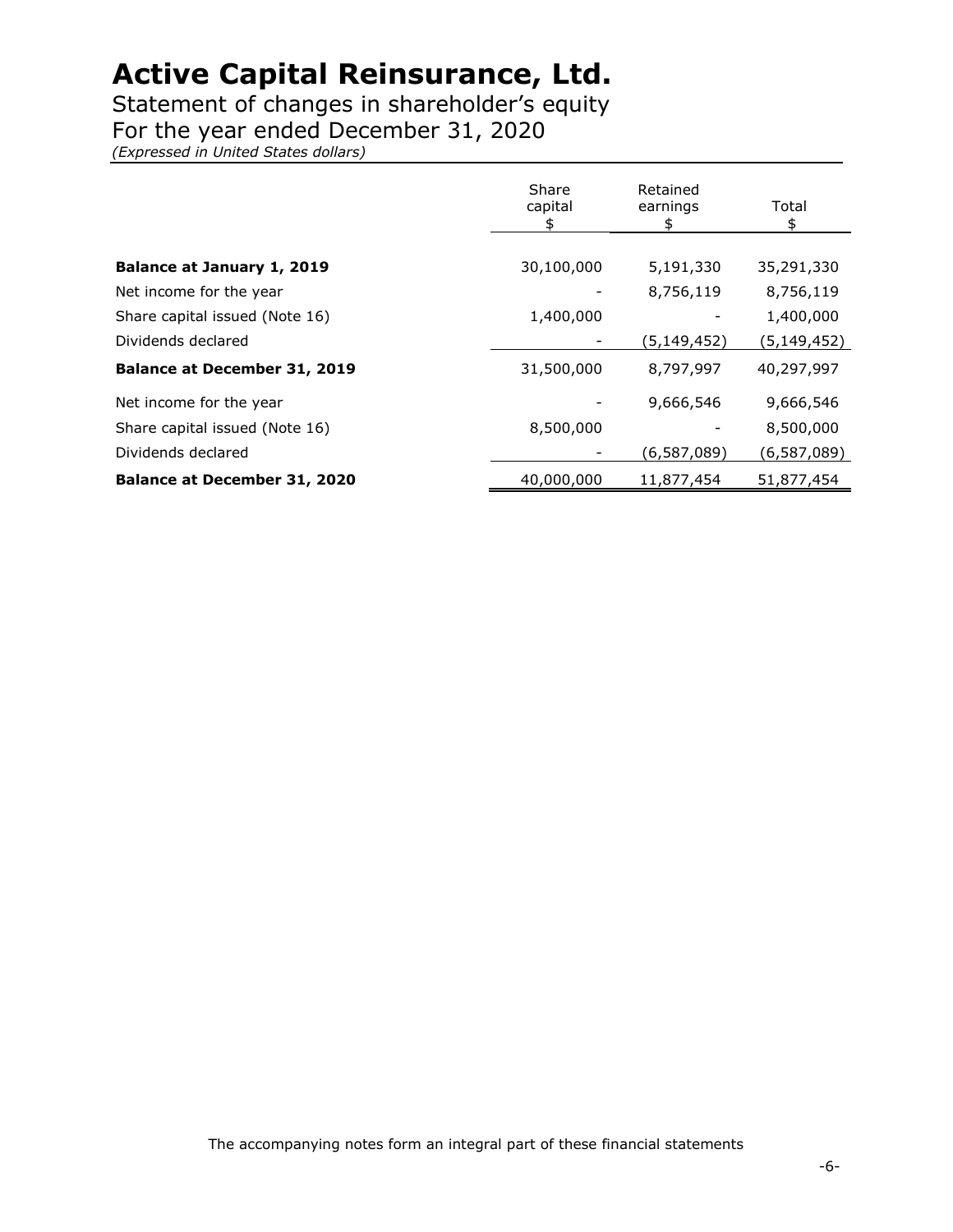Notes to the Financial Statements For the year ended December 31, 2020 *(Expressed in United States dollars)*

#### **1. Background Information**

Active Capital Reinsurance, Ltd. ("the Company") was incorporated in the Turks & Caicos Islands on July 26, 2007. On July 31, 2007, the Company was licensed under the Insurance Ordinance 1989 to write non-domestic reinsurance business, restricted to credit life and credit card fraud risk. On October 31, 2013, the Company was redomiciled to Barbados and licensed under the Exempt Insurance Act Chapter 308A to write non-domestic reinsurance business. In 2018, the Financial Service Commission of Barbados repealed the Insurance Act Chapter 308A and effective January 1, 2019 the Company is licensed under the Insurance Act Chapter 310.

The Company's business activity is to underwrite facultative and treaty reinsurance policies generated from intermediaries such as reinsurance brokers, Managing General Agents (MGA´s) and insurance companies covering the Middle East and North of Africa (MENA) region, Asia, Europe and the Latin American region. In 2020, MGA´s contracts were responsible for the Company´s further growth by virtue of a diversified risk portfolio in reinsurance contracts.

Where risks exceed the Company's preferred retention levels, because of the size or complexity of the risks covered, the Company will retrocede the surplus to the retrocession market. The retrocession contracts are agreed with the retrocessionaires under the same terms and conditions as the facultative and treaty business. Therefore, the retrocession contracts mirror the reinsurance contracts underwritten by the Company.

The Company's registered office is at Caribbean Corporate Services Ltd, One Welches, Ground Floor, Welches, St. James BB22025.

The Company is a wholly owned subsidiary of Pine Holdings Corp., which is registered in Turks and Caicos Islands. The ultimate controlling party is Mr Juan Antonio Niño, a Panamanian citizen.

#### **2. Summary of Significant Accounting Policies**

The financial statements have been prepared by the Company in accordance with the International Financial Reporting Standard for Small and Medium-sized Entities ("IFRS for SMEs"). The principal accounting policies adopted in the preparation of these financial statements are set out below. These policies have been consistently applied to all the years presented, unless otherwise stated.

#### **a. Basis of preparation**

The financial statements have been prepared in accordance with IFRS for SMEs and have been prepared under the historical cost convention. The preparation of financial statements in conformity with IFRS for SMEs requires the use of certain critical accounting estimates. It also requires management to exercise its judgment in the process of applying the Company's accounting policies. The areas involving a higher degree of judgment or complexity, or areas where assumptions and estimates are significant to the financial statements are disclosed in Note 3.

#### **b. Insurance and retrocession contracts - classification**

An insurance or reinsurance contract is a contract under which the insurer accepts significant insurance risk from the policyholder by agreeing to compensate the policyholder if a specified uncertain future event (the insured event) adversely affects the policyholder. Such contracts may also transfer financial risk. The Company defines significant insurance risk as the possibility of having to pay benefits on the occurrence of an insured event that are significantly more than the benefits payable if the insured event did not occur. Retrocession contracts are entered with the primary purpose of recovering losses resulting from insured events. However, such contracts do not relieve the Company from its obligations to the insured parties. The amounts to be recovered from retrocessions are recognized by the Company and the financial condition of the retrocession companies, risk concentration and changes in the economic and regulatory environment are reviewed periodically.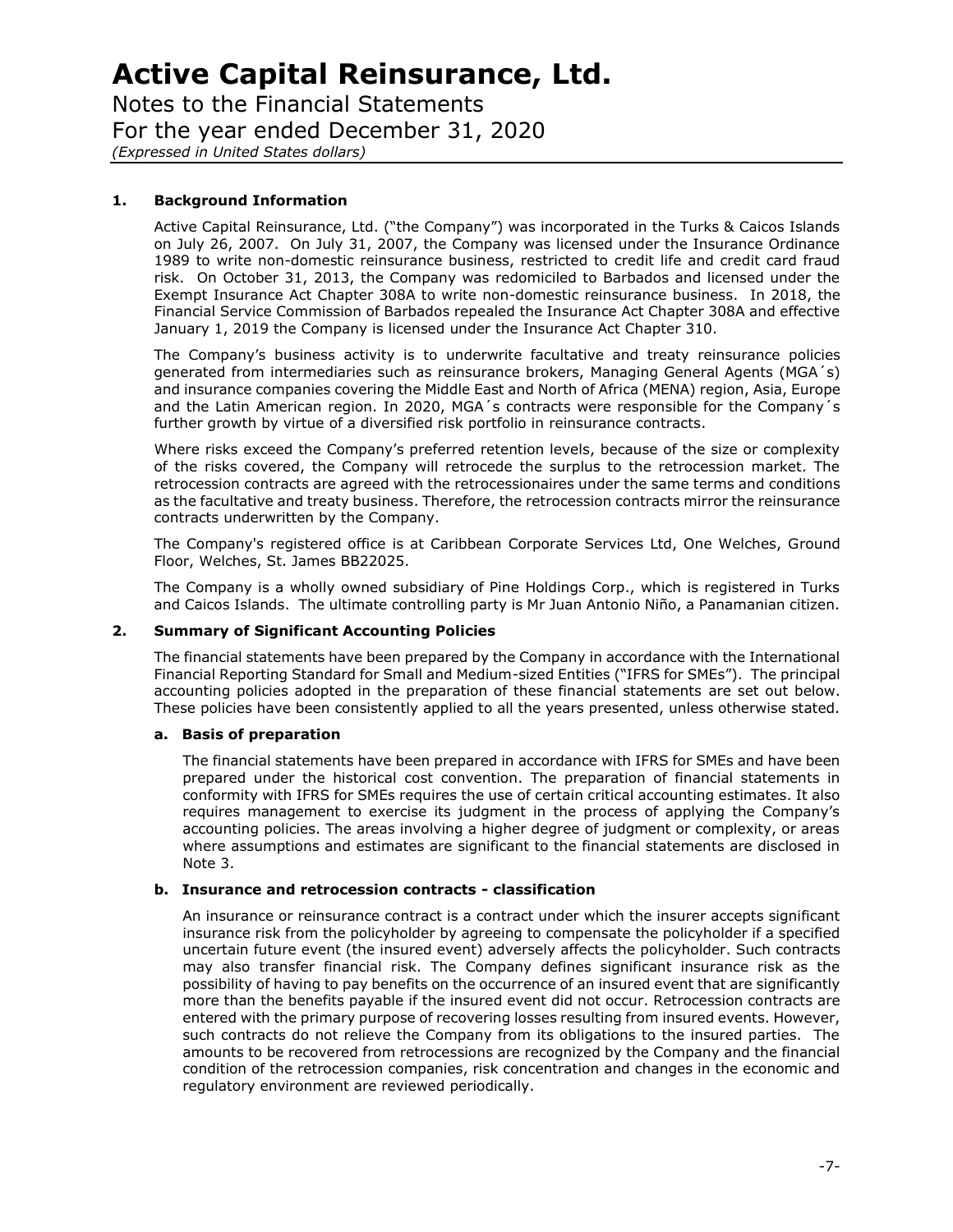Notes to the Financial Statements For the year ended December 31, 2020 *(Expressed in United States dollars)*

#### **2. Summary of Significant Accounting Policies (continued)**

#### **c. Claim liabilities**

The Company establishes liabilities for the ultimate settlement cost (including direct expenses expected to be incurred in settling claims, net of the expected subrogation value and other recoveries) of claims reported but not settled based on information received from its primary underwriter, estimates, and reported on the bordereaux. The liabilities for claims incurred but not reported are estimated by management analysis based on the Expected Loss Method. Under this method, the ultimate expected claims are calculated by multiplying the net earned premium by the expected loss ratio for each line of business, from which actual claims to date are deducted. Changes in estimates of unpaid claims resulting from the continuous review process and differences between estimates and payments are recognized in the Statement of Comprehensive Income in the period in which the estimates are changed or the payments are made. The Company does not discount its liabilities for unpaid claims. The Company applies a liability adequacy test which considers current estimates of all contractual cash flows, and of related cash flows such as claims handling costs. If the test shows that the liability is inadequate, the entire deficiency is recognized in the Statement of Comprehensive Income.

#### **d. Experience rebate provision**

Certain reinsurance contracts underwritten initially by the Company in prior years include experience rebate clauses, where the Company may, at its sole discretion, rebate a portion of the reinsurance premiums ceded under certain circumstances. The Company establishes a provision for these rebates based on reinsurance premiums earned under those contracts and expected loss ratios. Changes in the estimate of these provisions are recognized in the Statement of Comprehensive Income in the period they occur.

#### **e. Balances and transactions in foreign currencies**

The functional and presentation currency of the Company is the US dollar. Foreign currency transactions are converted at the exchange rates prevailing at the date of the transactions. Gains and losses resulting from the settlement of such transactions and from the conversion of year end balances denominated in foreign currencies are recognized in the Statement of Comprehensive Income.

#### **f. Revenue recognition**

Revenue comprises of the fair value of the remuneration received or receivable for reinsurance cover in the ordinary course of the Company's activities as well as interest income and dividend income.

The Company recognizes revenue when the amount of revenue can be reliably measured, it is probable that future economic benefits will flow to the entity and when specific criteria have been met for each of the Company's activities as described below. The amount of revenue is not considered to be reliably measurable until all contingencies relating to the transaction have been resolved. The Company bases its estimates on historical results, taking into consideration the type of transaction and the specifics of each arrangement.

#### *(i) Reinsurance and retrocession premiums*

Reinsurance and retrocession premiums written/expensed are recognized in the Statement of Comprehensive Income proportionally over the period of coverage. Reinsurance and retrocession premiums are shown before deduction of commission and are gross of any taxes or duties levied on premiums. Reinsurance and retrocession premium adjustments are recognized in the Statement of Comprehensive Income in the period in which they are determined.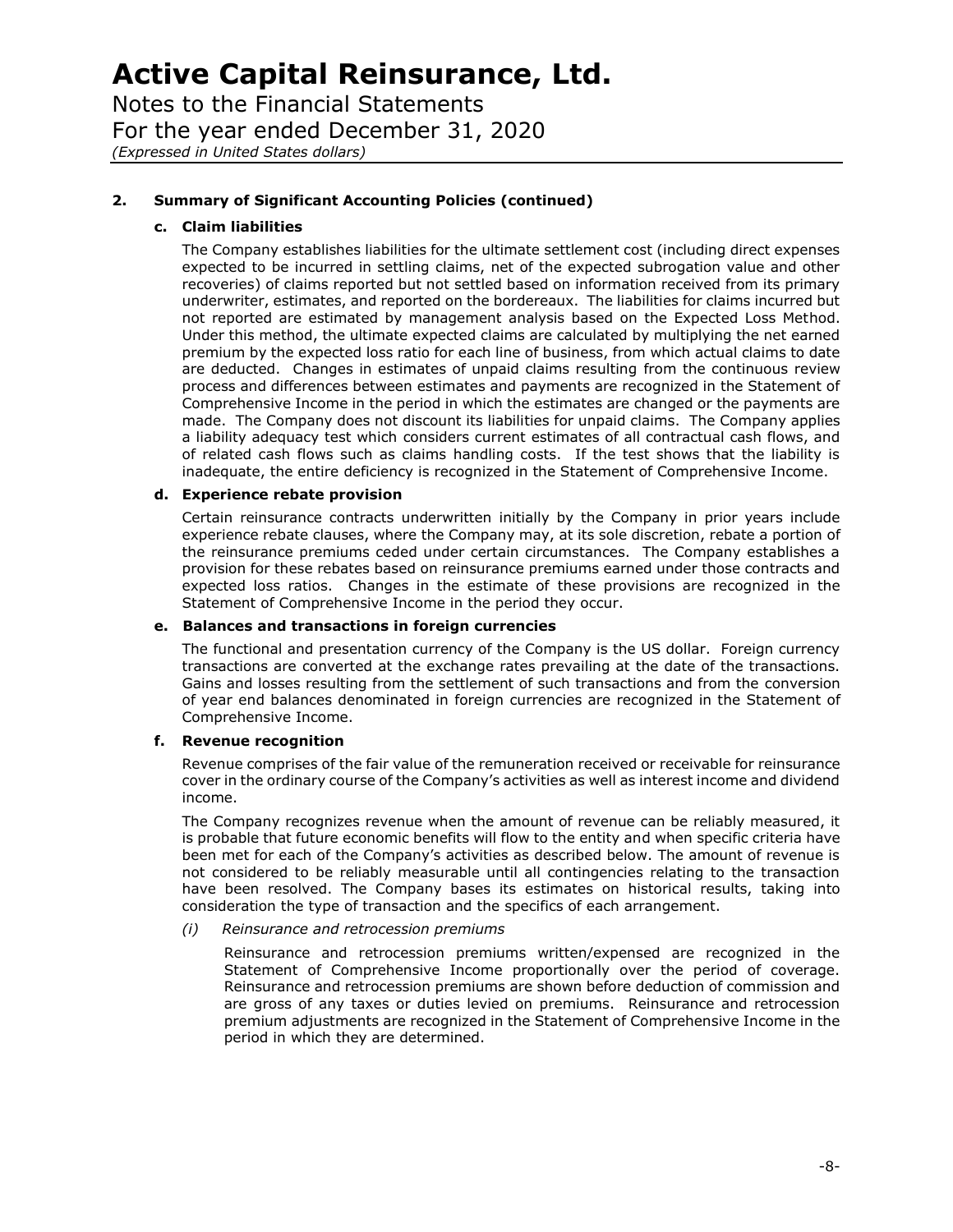Notes to the Financial Statements For the year ended December 31, 2020 *(Expressed in United States dollars)*

#### **2. Summary of Significant Accounting Policies (continued)**

#### **f. Revenue recognition (continued)**

*(ii) Commission income*

Commission income earned on insurance contracts is recognized over the same period as the premiums written, being proportionally over the period of coverage.

*(iii) Interest income*

Interest income is recognized on a time-proportion basis using the effective interest method. When a receivable is uncollectable, the Company reduces the carrying amount to its recoverable amount, being the estimated future cash flow discounted at the original effective interest rate of the instrument and continues unwinding the discount as interest income.

*(iv) Dividend income*

Dividend income is recognized when the right to receive payment is established. This is the ex-dividend date for equity securities.

*(v) Other income*

Other income is recognized when the right to receive payment is established, based on the underlying agreements.

#### **g. Cash and cash equivalents**

Cash and cash equivalents include cash and deposits with original maturities of less than three months.

#### **h. Financial instruments**

The Company has chosen to apply the recognition and measurement principles under IAS 39: Financial Instruments, Recognition and Measurement and the disclosure requirements prescribed within section 11 and 12 of the IFRS and SMEs

#### *Financial assets*

The Company classifies its financial assets as loans and receivables and investments. The classification depends on the purpose for which the financial assets were acquired. Management determines the classification of its financial assets at initial recognition and re-evaluates this at every reporting date.

*(i) Loans and receivables*

Loans and receivables are non-derivative financial assets with fixed or determinable payments that are not quoted in an active market. They are included in current assets, except for maturities greater than 12 months after the financial position date. These are classified as non-current assets. The Company's loans and receivables comprise premium and claims recoveries receivable, receivable from related parties, other receivables, cash and cash equivalents and other cash deposits on the Statement of Financial Position.

If the market for a financial asset is not active, the Company establishes fair value by using valuation techniques. These include the use of recent arm's length transactions, reference to other instruments that are substantially the same, discounted cash flow analysis, and option pricing models making maximum use of market inputs and relying as little as possible on entity-specific inputs.

*(ii) Investments*

On initial recognition, investments are recognized as noted below. On subsequent measurement, the Company recognizes its investments on an amortized cost basis. At each financial position date, the Company assesses whether there is objective evidence that the investment is impaired.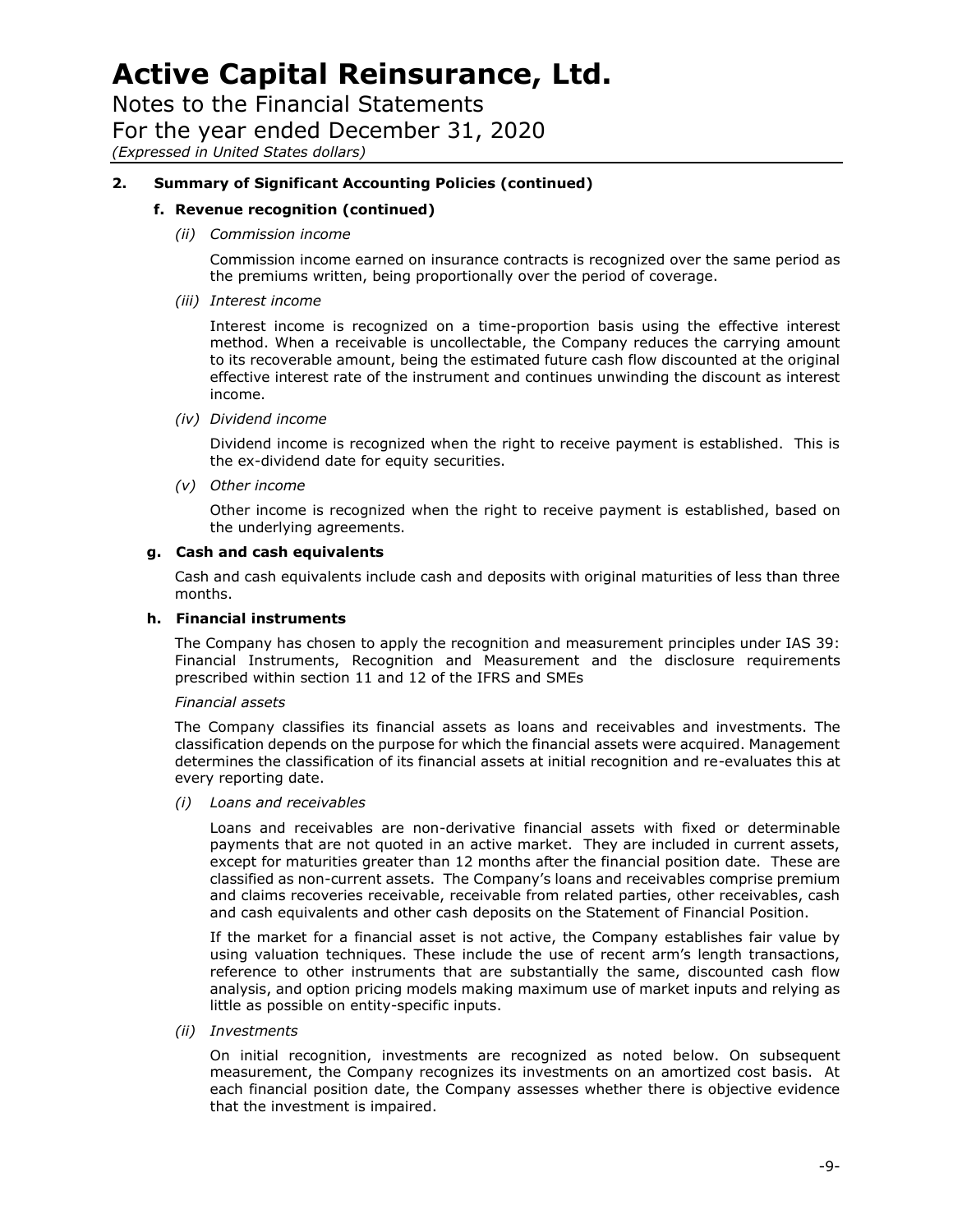Notes to the Financial Statements For the year ended December 31, 2020 *(Expressed in United States dollars)*

#### **2. Summary of Significant Accounting Policies (continued)**

#### **h. Financial Instruments (continued)**

*Financial assets (cont'd)*

*Recognition and de-recognition*

Financial assets are initially recorded at fair value plus transaction costs for all financial assets. Financial assets are written off when the rights to receive cash flows from the financial assets have expired or have been transferred and the Company has transferred substantially all risks and rewards of ownership. Loans and receivables are carried at amortized cost using the effective interest method less any impairment.

#### **Effective interest method**

The effective interest method is a method of calculating the amortized cost of a financial instrument and of allocating interest income or expense over the relevant period. The effective interest rate is the rate that exactly discounts estimated future cash receipts or payments (including all fees on points paid or received that form an integral part of the effective interest rate, transaction costs and other premiums or discounts) through the expected life of the financial instrument, or where appropriate, a shorter period to the net carrying amount on initial recognition.

#### *Impairment*

The Company assesses at each financial position date whether there is objective evidence that a financial asset or a group of financial assets is impaired. If required, impairment, or any reversal thereof, is charged /released to the Statement of Comprehensive Income.

#### **Financial liabilities and equity instruments**

Debt and equity instruments are classified as either financial liabilities or as equity in accordance with the substance of the contractual arrangement.

#### *Financial liabilities*

Financial liabilities of the Company consist of accounts payable and other liabilities which are classified as basic financial instruments and are stated at amortized cost.

#### *Equity instruments*

An equity instrument is any contract that evidences a residual interest in the assets of an entity after deducting all its liabilities. Equity instruments issued by the Company are recorded at the proceeds received, net of direct issue costs.

#### **i. Property, plant and equipment**

Property, plant and equipment are stated at cost less accumulated depreciation and any accumulated impairment losses.

Included in Furniture and Fixtures is artwork that is not depreciated. Depreciation on other assets is provided to write off the assets on a straight-line method to reduce their cost to their residual values over their estimated useful lives, as follows:

|                                 | , cai b |
|---------------------------------|---------|
| Office and electronic equipment |         |
| Improvements                    | 10      |
| Motor Vehicles                  | 5       |
| <b>Furniture and Fixtures</b>   | 10      |

**Years**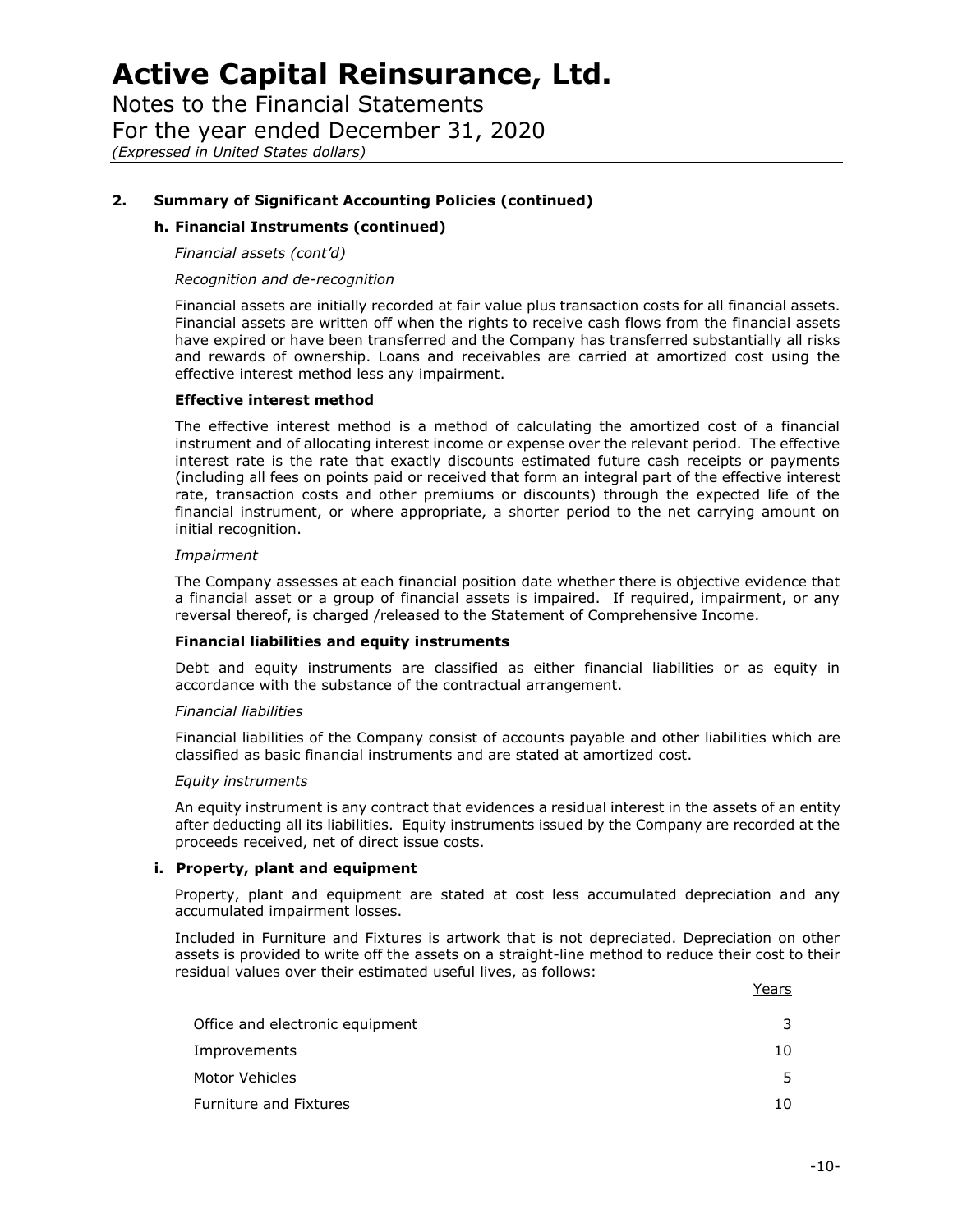Notes to the Financial Statements For the year ended December 31, 2020 *(Expressed in United States dollars)*

#### **2. Summary of Significant Accounting Policies (continued)**

#### **i. Property, plant and equipment (continued)**

Subsequent costs are included in the asset's carrying amount or recorded as a separate asset, as appropriate, only when it is probable that future economic benefits associated with the item will flow to the Company and the cost of the item can be measured reliably. The carrying amount of the replaced part is written off. All other repairs and maintenance are charged to the Statement of Comprehensive Income during the financial period in which they are incurred.

The assets' residual values and useful lives are reviewed, and adjusted if appropriate, at each financial position date.

An asset's carrying amount is written down immediately to its recoverable amount if the asset's carrying amount is greater than its estimated recoverable amount. The recoverable amount is the higher of the asset's fair value less cost to sell and value in use.

Gains and losses on disposals are determined by comparing the proceeds with the carrying amount and are recognized within Other income and expenses in the Statement of Comprehensive Income.

#### **j. Accounts payable**

Accounts payable are recorded initially at fair value and subsequently measured at amortized cost using the effective interest method.

#### **k. Share capital**

Ordinary shares are classified as equity. Incremental costs directly attributable to the issue of new shares or options are shown in equity.

#### **l. Leases**

Leases in which a significant portion of the risks and rewards of ownership are retained by the lessor are classified as operating leases. Payments made under operating leases (net of any incentives received from the lessor) are charged to General and Administrative expenses in the Statement of Comprehensive Income on a straight-line basis over the period of the lease.

#### **3. Critical Accounting Estimates and Judgments**

The Company makes estimates and assumptions concerning the future. The resulting accounting estimates will, by definition, seldom equal the related actual results. The estimates and assumptions that have a significant risk of causing a material adjustment to the carrying amounts of assets and liabilities within the next financial year are discussed below.

Estimates and judgments are continually evaluated and are based on historical experience and other factors, including expectations of future events that are believed to be reasonable under the circumstances.

In March 2020, the World Health Organization declared the outbreak of coronavirus (COVID-19) a pandemic. The extent and duration of the long-term impact of the COVID-19 pandemic on the specific industries in which the Company operates cannot be determined with certainty at this point. This event has the potential to adversely affect the Company as the core business activity of the company is the reinsurance of Property & Engineering, Surety, Credit and Affinity. The company estimates these possible effects per line of business:

- (1) Property & Engineering:
	- 1. Practically no business interruption cover on the book.
	- 2. Performance Delays.
- (2) Surety:
	- 1. Potential post pandemic insolvencies.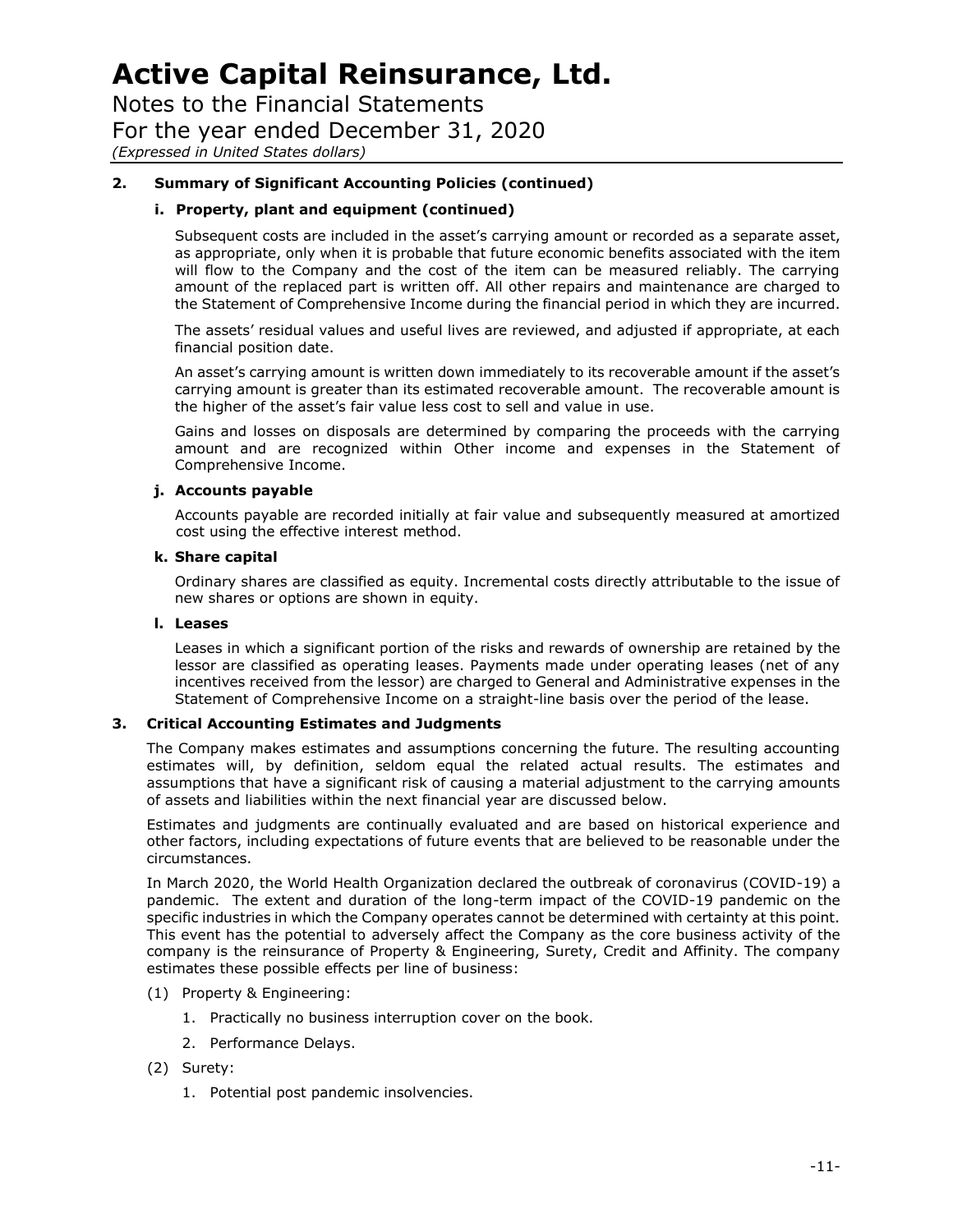Notes to the Financial Statements For the year ended December 31, 2020 *(Expressed in United States dollars)*

#### **3. Critical Accounting Estimates and Judgments (continued)**

(3) Credit:

1. Default and insolvencies.

- (4) Affinity:
	- 1. Loss increases in group life business due to COVID-19 effect.

The claims liabilities on the statement of financial position include management´s judgements regarding the anticipated impact of COVID-19. Management and the directors will continue to monitor the development of COVID-19 and evaluate its impact on the financial position and operating results of the Company in future periods.

#### *Reinsurance risk, claims liabilities and good experience rebate provision.*

The accounting estimates and assumptions pertaining to the insurance contracts underwritten have been detailed in Notes 4 and 12.

#### **4. Insurance Risk, Risk Management and Claims Liabilities**

#### *Insurance Risk*

Insurance risk under any insurance contract is the possibility that the insured event occurs and the uncertainty of the amount of the resulting claim. By the very nature of an insurance contract, this risk is random and therefore unpredictable.

For a portfolio of insurance contracts where the theory of probability is applied to pricing and provisioning, the principal risk that the Company faces under its insurance contracts is that the actual claims payments exceed the carrying amount of the insurance liabilities. This could occur because the frequency or severity of claims are greater than estimated. Insurance events are random and the actual number and amount of claims will vary from year to year from the level established using statistical techniques.

#### **Risk Management**

Since the beginning of 2014, the Board of Directors decided that, to meet the Company's strategic objectives, it had to implement a Risk Management strategy and general guidelines, taking into consideration the following risks.

- ii. Credit Risks
- iii. Market Risks
- iv. Liquidity Risks
- v. Solvency Risks
- vi. Operational Risks
- vii. Regulatory Risks

For each of these risks, the Company has identified the factors that would have the most impact on the Company. The Board of Directors has established several operating Committees to set the risk tolerance levels and the controls required to supervise policy compliance in the organization. To align the strategic objectives in each of the risk management areas indicated above, the Board formed the following committees:

- Executive Committee
- Finance Committee
- Risk Management Committee
- Compliance Committee
- Business and Operational Committee

Each of these committees have a mission to create a general risk management culture within the organization and to administer its effectiveness.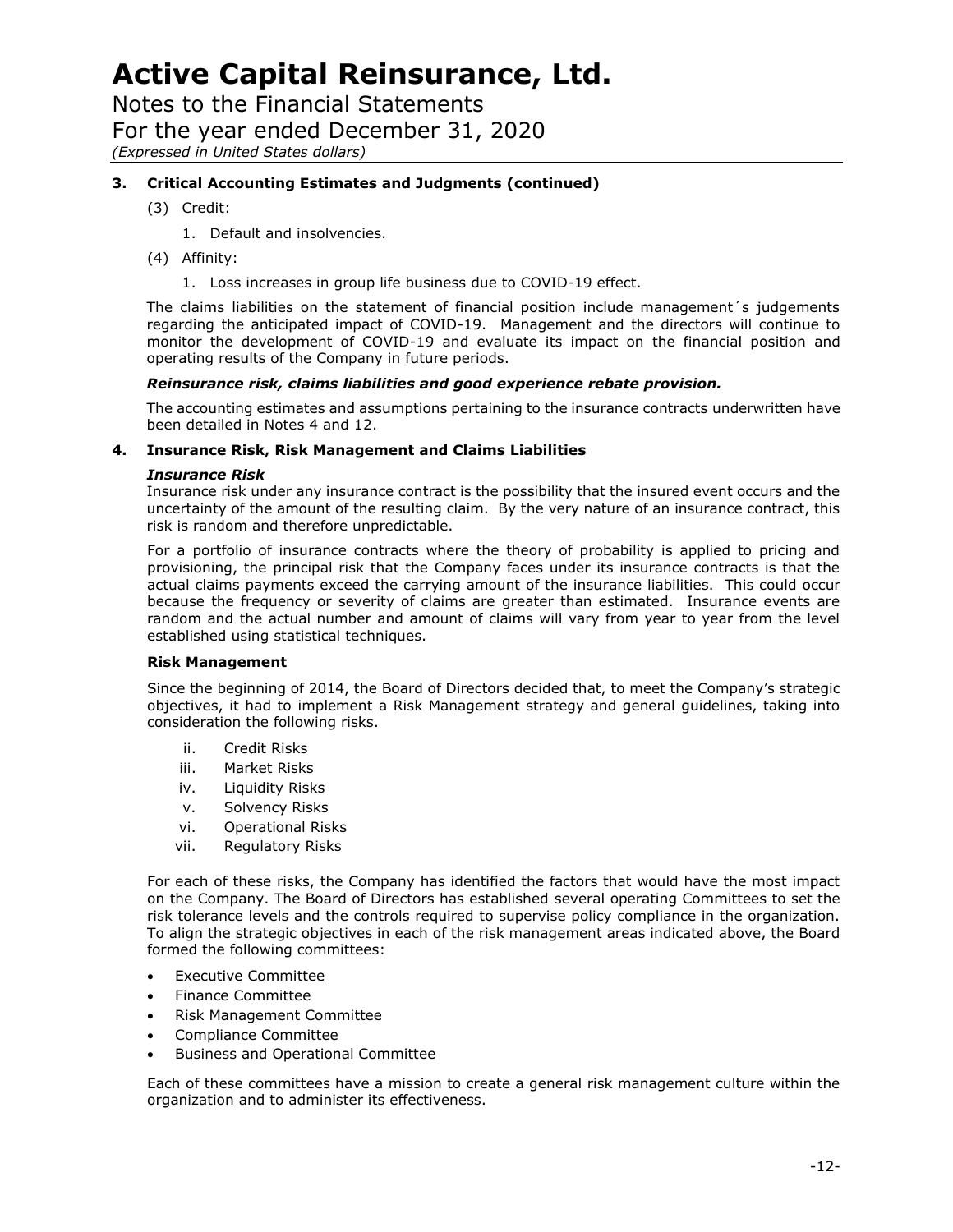Notes to the Financial Statements For the year ended December 31, 2020 *(Expressed in United States dollars)*

#### **4. Insurance Risk, Risk Management and Claims Liabilities (continued)**

#### **Risk Management (continued)**

For each of the risk management areas, the committees must assess the risks identified, and after evaluating each risk, classify them in order of importance, measured by economic impact on the organization. As a third step in the process, prevention and mitigation measures must be set for each of the identified risks. The whole process must be compiled in a risk matrix, which is then communicated within the organization. This practice is based on the COSO II Matrix (Organization of the Treadway Commission), also on the international risk management standard ISO 31000.

#### **Claims Liabilities**

Claims Reserves represent the unpaid obligations at the reporting date for both reported claims (Case Reserves) and Incurred But Not Reported claims (IBNR).

The Case Reserves are the reserves for incurred and reported claims. The amount of this reserve is estimated by the claims department of the cedent company for which the cedent company provides the list of claims (bordereaux).

IBNR reserves are the estimated amount expected for claims that have already occurred but have not yet been reported to the Company. The IBNR reserve has been calculated using the Expected Loss Method. Under this method, the ultimate value of the claims (Net Ultimate Loss) is estimated by multiplying the Net Earned Premium by the loss ratio for each line of business. The IBNR is the difference between the expected Net Ultimate Loss and the Net Incurred Loss to Date. The loss ratios used are based on the market data for the lines of business in the countries of origin of the risk or business.

#### **Claims Liabilities**

The Claims Reserves are based on an actuarial valuation which concluded that the total reserves required were as follows:

|                                | 2020         | 2019       |
|--------------------------------|--------------|------------|
| Case reserves                  | 19,099,025   | 5,917,185  |
| Gross IBNR                     | 27,620,997   | 6,357,559  |
| Recoveries under retrocessions | (11,742,493) | (345,906)  |
|                                | 34,977,529   | 11,928,838 |

#### **5. Cash and Cash Equivalents / Other Cash Deposits**

Maturity groupings based on the period from original deposit to maturity are as follows:

|    |                                                                                                         | 2020<br>\$  | 2019<br>\$ |
|----|---------------------------------------------------------------------------------------------------------|-------------|------------|
|    | Cash and cash equivalents - Up to 3 months<br>Other cash deposits - Greater than 3 months but less than | 35,659,950  | 26,376,004 |
|    | 1 year                                                                                                  | 12,400,000  | 7,600,000  |
|    | Other cash deposits - Greater than 1 year                                                               | 9,915,497   | 8,415,497  |
| 6. | <b>Premiums Receivable</b>                                                                              |             |            |
|    |                                                                                                         | 2020        | 2019       |
|    | Premiums receivable                                                                                     |             |            |
|    |                                                                                                         | 125,904,939 | 41,480,823 |

No allowance for bad debts has been provided as the premiums receivable at the year-end are related to policyholders for whom there is no recent history of default.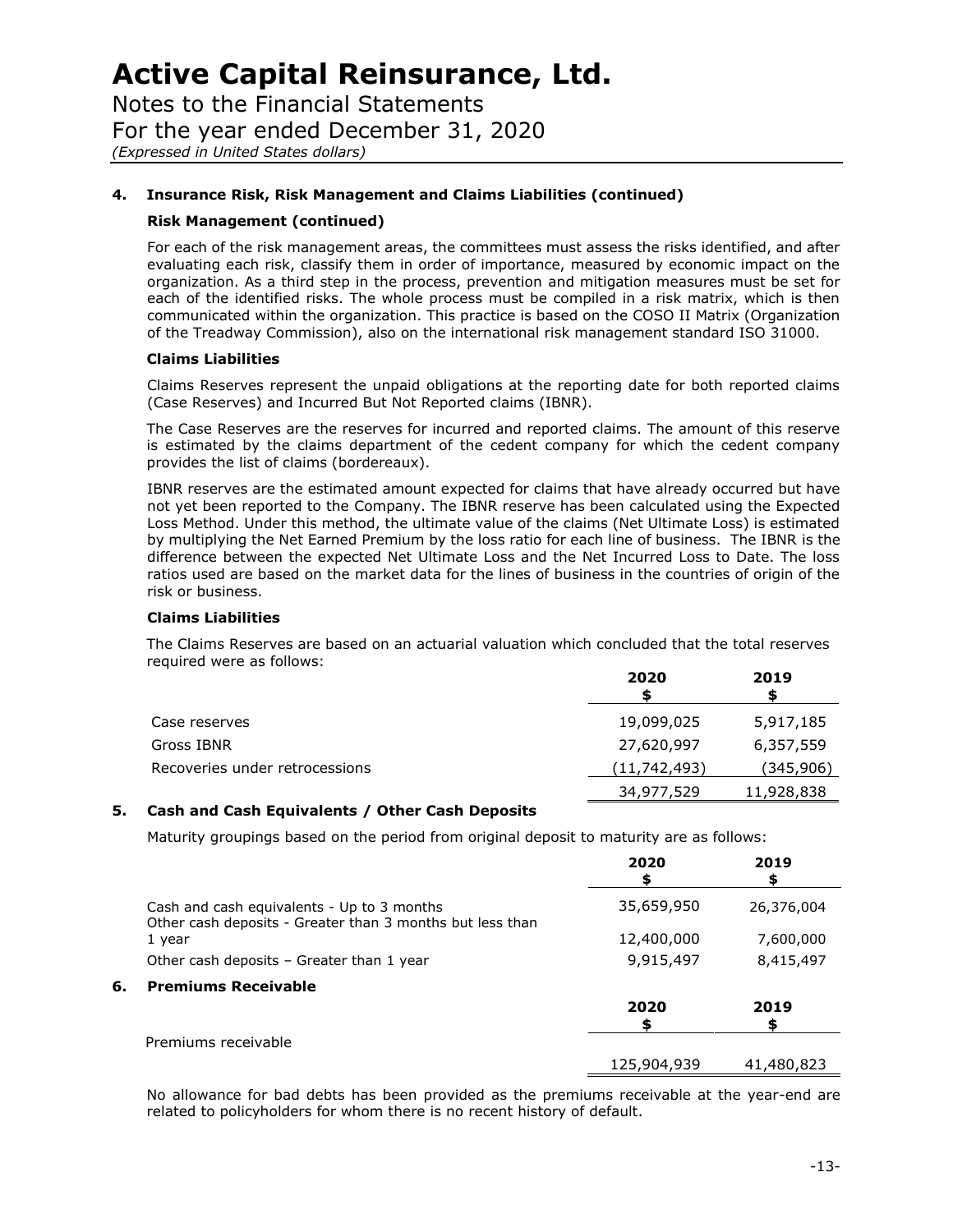Notes to the Financial Statements

For the year ended December 31, 2020

*(Expressed in United States dollars)*

#### **7. Related Party Transactions and Balances**

The following balances with related parties are included in receivable from related parties on the Statement of Financial Position:

|                             | 2019<br>\$ | <b>Advances</b><br>\$ | <b>Payments</b><br>received<br>S | 2020<br>\$ |
|-----------------------------|------------|-----------------------|----------------------------------|------------|
| Due from a Director         | 2,013,800  | 470,999               | 2,050,087                        | 434,712    |
| Advances to the shareholder | 3,000,365  | 600,222               |                                  | 3,600,587  |
| Other                       | 8,350      |                       | 8,350                            |            |
|                             | 5,022,515  | 1,071,221             | 2,058,437                        | 4,035,299  |

The advances to a Director of the Company are unsecured, bear no interest and are payable on demand.

The amount advanced to the shareholder is unsecured and bears no interest in 2021 which served as repayment of these advances.

On June 1 the Board declared dividends, out of which US\$1,841,910 served as repayment of 2019 advances.

The balance of the related company refers to organization expenses of a Miami office, which are unsecured, bear no interest and are payable on demand.

#### *Key Management Compensation*

Key management includes the Board of Directors and all members of senior management. The compensation paid or payable to key management for services is shown below:

|                                                                                                                    | 2020<br>S | 2019      |
|--------------------------------------------------------------------------------------------------------------------|-----------|-----------|
| <b>Key Management Compensation</b>                                                                                 |           |           |
| Fees and other benefits (included within Professional fees<br>in the Statement of Comprehensive Income)            | 1,306,100 | 1,164,575 |
| Life insurance (included within General & Administrative<br>expenses within the Statement of Comprehensive Income) | 10,792    | 22,398    |
|                                                                                                                    | 1,316,892 | 1,186,973 |

#### *Other transactions*

Included within General and administrative expenses is \$106,100 (2019: \$83,287) paid to close family members of the ultimate controlling party for services provided. In July 2020, the Company reclassified the amount of USD 546,834 (registered in 2017 as advanced payment for a property procurement that went into litigation) from Asset Procurement Advances to Other Accounts Receivables in its accounting books. This reclassification was made based on a court ruling favorable to Active Re in the litigation.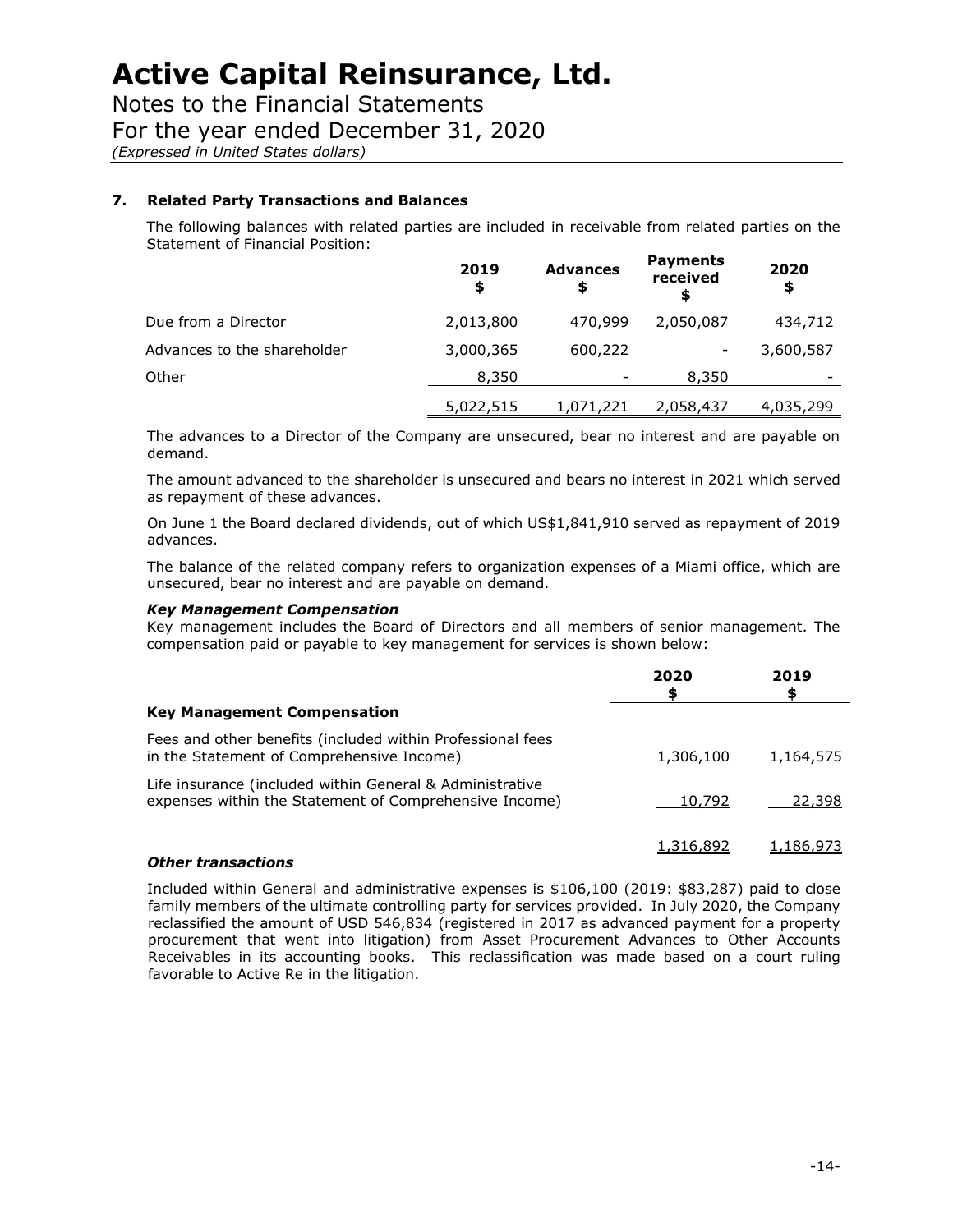Notes to the Financial Statements

For the year ended December 31, 2020

*(Expressed in United States dollars)*

#### **8. Prepayments and other receivables**

|                                             | 2020       | 2019       |
|---------------------------------------------|------------|------------|
| Prepayments                                 | 1,488,499  | 191,101    |
| Recoveries                                  | 19,514,846 | 1,866,524  |
| Commissions prepaid                         | 3,409,412  | 6,716,326  |
| Other receivables                           | 5,742,470  | 4,736,349  |
|                                             | 30,155,227 | 13,510,300 |
| 9.<br><b>Deferred retrocession premiums</b> |            |            |
|                                             | 2020<br>S  | 2019       |
| Deferred retrocession premiums              | 19,738,535 | 7,777,394  |

The deferred retrocession account refers to ceded premiums from policies which have an effective period of coverage that exceeds cutoff date of the fiscal year. These premiums are recognized monthly in accordance with their expiration as stablished in the original insurance contract.

#### **10. Investments**

|                           | 2020        | 2019      |
|---------------------------|-------------|-----------|
| January 1                 | 3,001,962   | 3,095,382 |
| Purchased during the year | 5,280,508   |           |
| Matured during the year   | (1,000,000) | (93, 420) |
| December 31               | 7,282,470   | 3,001,962 |

On February 15, 2014, the Company purchased a bond of \$1,000,000 issued by Grupo Financiero Ficohsa S.A. The bond matured on February 15, 2019 and has an interest rate of 6.50% plus LIBOR (6 month), with a maximum rate of 8%. This bond matured on February 2019 and the company did not renew the investment. On April 30, 2015, the Company purchased a bond of \$2,000,000 issued by Grupo Financiero Ficohsa S.A with an interest rate of 7.5%. The bond matured on April 30, 2020 and was renewed by the company. On October 20, 2016, the company purchased 10,000 A2 Shares of GBN Ltd an Underwriting Agency based in London. On August 2018, the company purchased 5,000 A2 Shares of GBN Ltd. In 2019, GBN Ltd. Entered a voluntary liquidation, after a valuation of GBN Ltd, the company received a payment for its share. On November 2019, the company invested in a money market fund (Instacash BNP Paribas). The fund was rolled over and subsequently written off in March 2020. During 2020, three new investments have been added to Active Re investment portfolio. In January, USD 2,260,000 in shares of Truckslogic (Panamanian company) were purchased. In June USD 2,000,000 in corporate bonds were purchased from US companies. In December USD 1,000,000 in shares of Sultecor Investments (mining company) were purchased.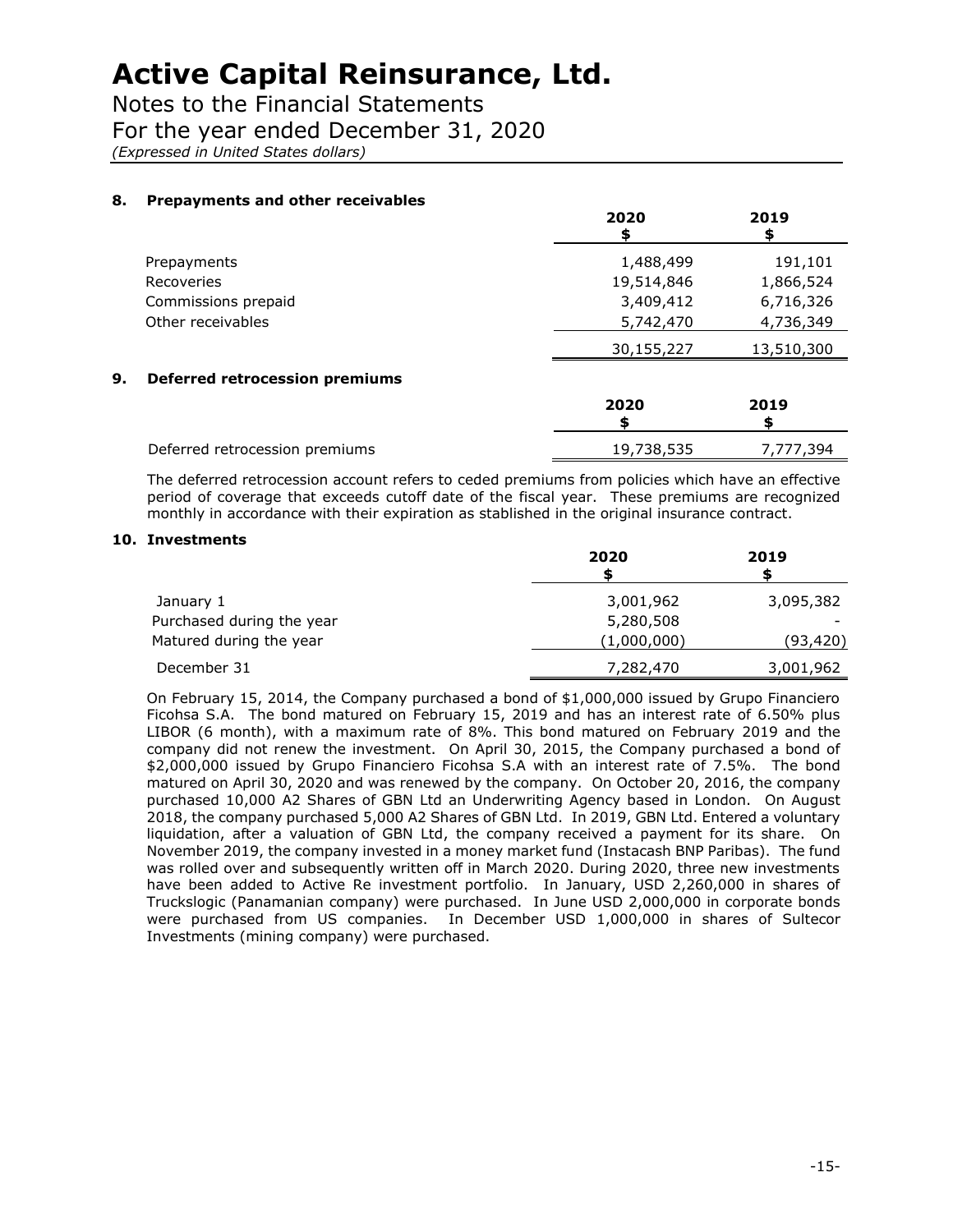Notes to the Financial Statements For the year ended December 31, 2020

*(Expressed in United States dollars)*

#### **11. Plant, Property and Equipment**

|                                                        |                                             |                         | 2020<br>\$                             | 2019<br>\$  |
|--------------------------------------------------------|---------------------------------------------|-------------------------|----------------------------------------|-------------|
| 12. Claims Liabilities and Experience Rebate Provision |                                             |                         |                                        |             |
| At December 31, 2019                                   | 25,656                                      | 141,399                 | 726,763                                | 893,818     |
| At December 31, 2020                                   | 30,267                                      | 81,600                  | 583,139                                | 695,006     |
| <b>Net Book Value</b>                                  |                                             |                         |                                        |             |
| At December 31, 2020                                   | (78,053)                                    | (333,902)               | (328,941)                              | (740,896)   |
| Charge for the year                                    | (15,321)                                    | (59,799)                | (215,561)                              | (290,681)   |
| Balance December 31, 2019                              | (62, 732)                                   | (274, 103)              | (113, 380)                             | (450, 215)  |
| <b>Accumulated Depreciation</b>                        |                                             |                         |                                        |             |
| At December 31, 2020                                   | 108,320                                     | 415,502                 | 912,080                                | 1,435,902   |
| <b>Disposals</b>                                       |                                             |                         |                                        |             |
| Additions                                              | 19,932                                      |                         | 71,937                                 | 91,869      |
| Balance December 31, 2019                              | 88,388                                      | 415,502                 | 840,143                                | 1,344,033   |
| Cost                                                   |                                             |                         |                                        |             |
|                                                        | Office and<br>Electronic<br>Equipment<br>\$ | Motor<br>Vehicles<br>\$ | Furniture and<br><b>Fixtures</b><br>\$ | Total<br>\$ |

| Claims liabilities          | 34,977,529 | 12,198,184 |
|-----------------------------|------------|------------|
| Experience rebate provision | 166,889    | 467,422    |
|                             | 35,144,418 | 12,665,606 |

The Company establishes liabilities for both reported claims and the adverse development thereof and claims which have been incurred but not reported and are expected to be reported within the provisions of the reinsurance contract. The Company also establishes provisions for discretionary experience rebates based upon expected underwriting profits. The amounts recorded in respect of the above are necessarily based on estimates and, while management believes that the amounts are adequate, the ultimate liability may be in excess of or less than the amounts provided. Below is a summary of the techniques used by management to estimate liability amounts in respect of the Company's reinsurance policies, along with a discussion of the uncertainties inherent in the estimation process.

Claims on reinsurance contracts are payable on an occurrence basis. The Company is liable for all insured events that occurred during the term of the contract, even if the loss is reported after the end of the contract term.

The claims paid on the underlying reinsurance agreements are the amount of the loss suffered by the insured party as a result of theft or fraud arising on the relevant credit cards held. The Company is liable for the losses passed on by the primary writer in accordance with the reinsurance agreements.

The estimated cost of claims includes direct expenses to be incurred in settling claims, net of the expected subrogation value and other recoveries. The Company takes all reasonable steps to ensure that it has appropriate information regarding its claims´ exposure. However, given the uncertainty in establishing claims liabilities, it is likely that the outcome will prove to be different from the original liability established.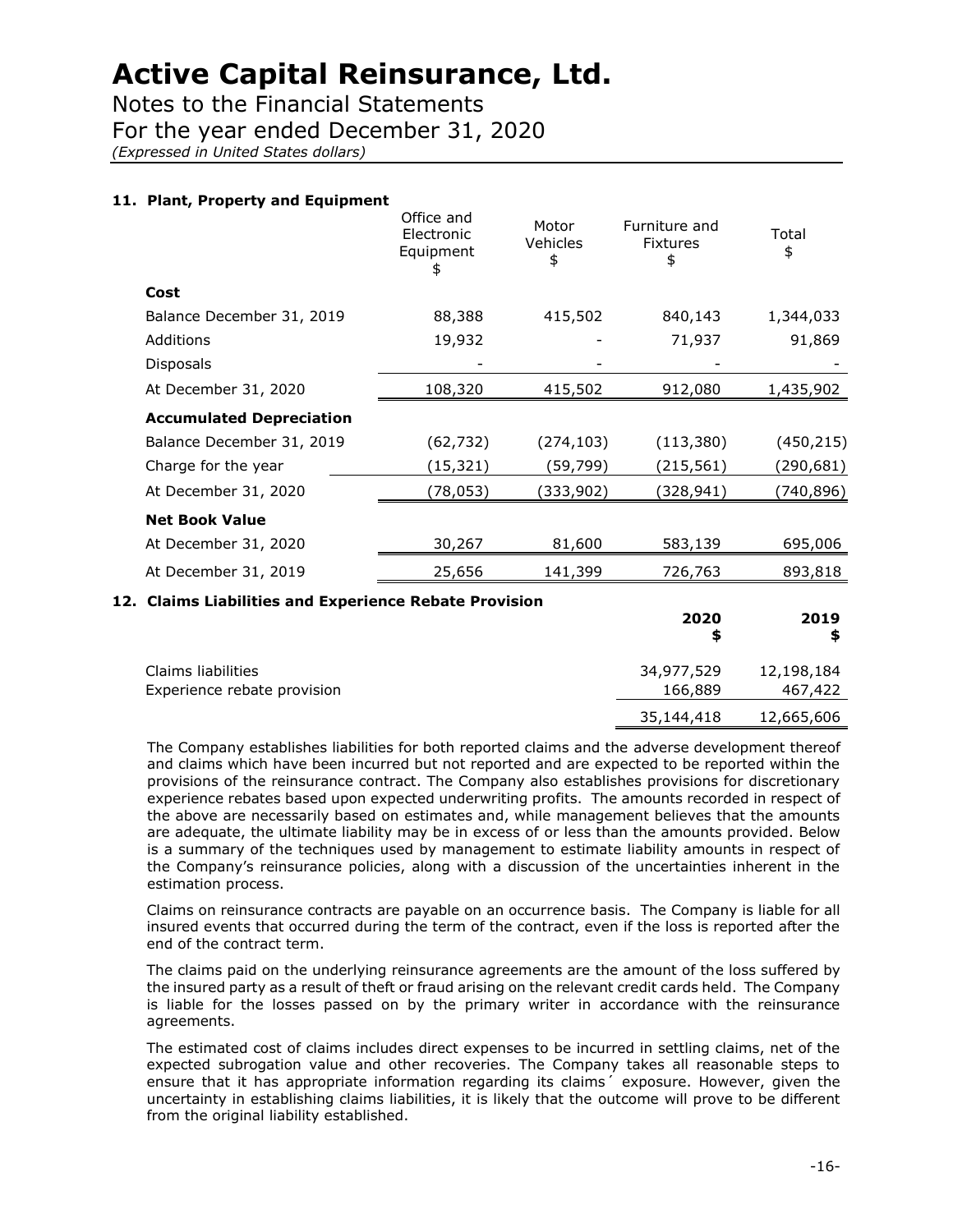Notes to the Financial Statements For the year ended December 31, 2020 *(Expressed in United States dollars)*

#### **12. Claims Liabilities and Experience Rebate Provision (continued)**

The estimation of claims liabilities for claims incurred but not reported is generally subject to a greater degree of uncertainty than the estimation of the cost of settling claims already notified to the Company, where information about the claim event is available. The IBNR proportion of the total liability will typically display greater variations between initial estimates and final outcomes because of the greater degree of difficulty of estimating liabilities.

#### **13. Accounts payable and other liabilities**

Accounts payable and other liabilities comprise of:

|                         | 2020       | 2019      |
|-------------------------|------------|-----------|
| Commissions payable (1) | 6,154,327  | 6,209,468 |
| Other liabilities (2)   | 10,912,582 | 2,593,805 |
|                         | 17,066,909 | 8,803,273 |

(1) Commission Payable refers to the reserve made for the payable variable remuneration to third party Professional Service Consultants for referred business throughout the fiscal year.

(2) Other liabilities include the payments that are going through the source identification process by the Company´s operation department.

#### **14. Unearned premiums and unearned commission income**

|                     | 2020       | 2019       |
|---------------------|------------|------------|
| Unearned Premiums   | 48,797,653 | 24,537,496 |
| Unearned Commission | 591,714    |            |
|                     | 49,389,367 | 24,537,496 |

The UPR reserves are calculated according to the standard practice considering the remaining time not expired proportional to the premium. The booked reserves are in line with the calculation. The unearned commissions derive from the unearned premiums applying the same calculation principles.

#### **15. Retrocession premium payable**

|              | 2020       | 2019       |
|--------------|------------|------------|
| Retrocession | 92,308,775 | 28,320,775 |

The retrocession premium payable account refers to ceded premiums from policies which effect period of coverage exceeds the cutoff date of the fiscal year. These premiums are paid in accordance with the collection of the accepted premiums.

#### **16. Share Capital**

The Company is authorized to issue an unlimited number of shares of no-par value. All shares issued are fully paid at the statement of financial position date.

Share capital comprises:

|                                               | 2020       | 2019       |
|-----------------------------------------------|------------|------------|
|                                               |            |            |
| Issued and fully paid:                        |            |            |
| 40,000,000 (2019: 31,500,000) ordinary shares | 40,000,000 | 31,500,000 |
|                                               |            |            |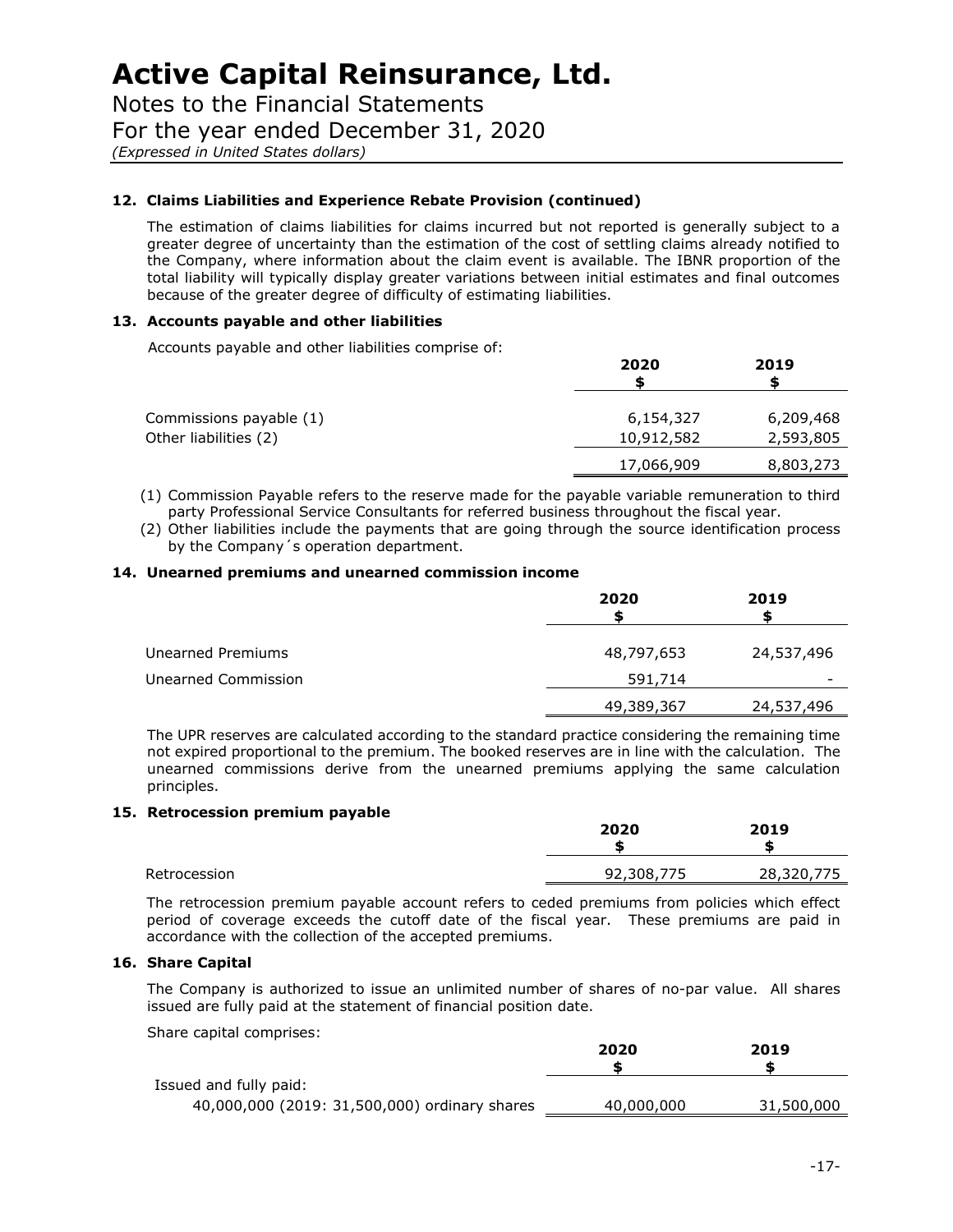Notes to the Financial Statements For the year ended December 31, 2020 *(Expressed in United States dollars)*

#### **16. Share Capital (continued)**

In 2019 a resolution was passed to increase the issued share capital to \$31,500,000. In February 2020, USD 3,500,000 from prior year net income was reinvested to increase the share capital to USD 35,000,000. In October 2020, a shareholder contribution was made for USD 3,000,000.00, increasing the share capital to USD 38,000,000. Finally, in December 2020, through a shareholder contribution of USD 2,000,000 the share capital was raised to USD 40,000,000.

#### **17. Commitments**

During 2012, the Company entered into an agreement to purchase office space for availability in 2017. As referred to in Note 7, an amount of 2019: \$546,834 was paid as a deposit with a remaining commitment of 2019: \$78,166 outstanding. The balance would be paid when the space was completed.

During 2017, the Company entered into an arbitration process against the real estate promoter. In 2018, a resolution was passed by the Court allowing the execution of the arbitral award. In 2019, the Court elevated the categorization of the arbitral award to seizure.

This year, the Company obtained a favorable arbitral award on this process and is exercising all the actions and resources to recover the amount. In July 2020, the Company reclassified the entire amount of USD 546,834 from Asset Procurement Advances to Other Accounts Receivables in its accounting books, based on the court ruling.

|                                                  | 2020<br>S   | 2019<br>\$ |
|--------------------------------------------------|-------------|------------|
| Financial assets:                                |             |            |
| Financial assets measured at amortized cost      |             |            |
| Cash and cash equivalents                        | 35,659,950  | 26,376,004 |
| Other cash deposits                              | 22,315,497  | 16,015,497 |
| Premiums receivable                              | 125,904,939 | 41,480,823 |
| Receivable from related parties                  | 4,035,299   | 5,022,515  |
| Other receivables                                | 5,742,470   | 6,603,172  |
| Investments                                      | 7,282,470   | 3,001,962  |
| Total                                            | 200,940,625 | 98,499,973 |
|                                                  | 2020<br>\$  | 2019<br>\$ |
| Financial liabilities:                           |             |            |
| Financial liabilities measured at amortized cost |             |            |
| Accounts payable and other liabilities           | 17,066,909  | 8,803,273  |
| Retrocession premium payable                     | 92,308,775  | 28,320,775 |
| Total                                            | 109,375,684 | 37,124,048 |

#### **18. Financial Instruments**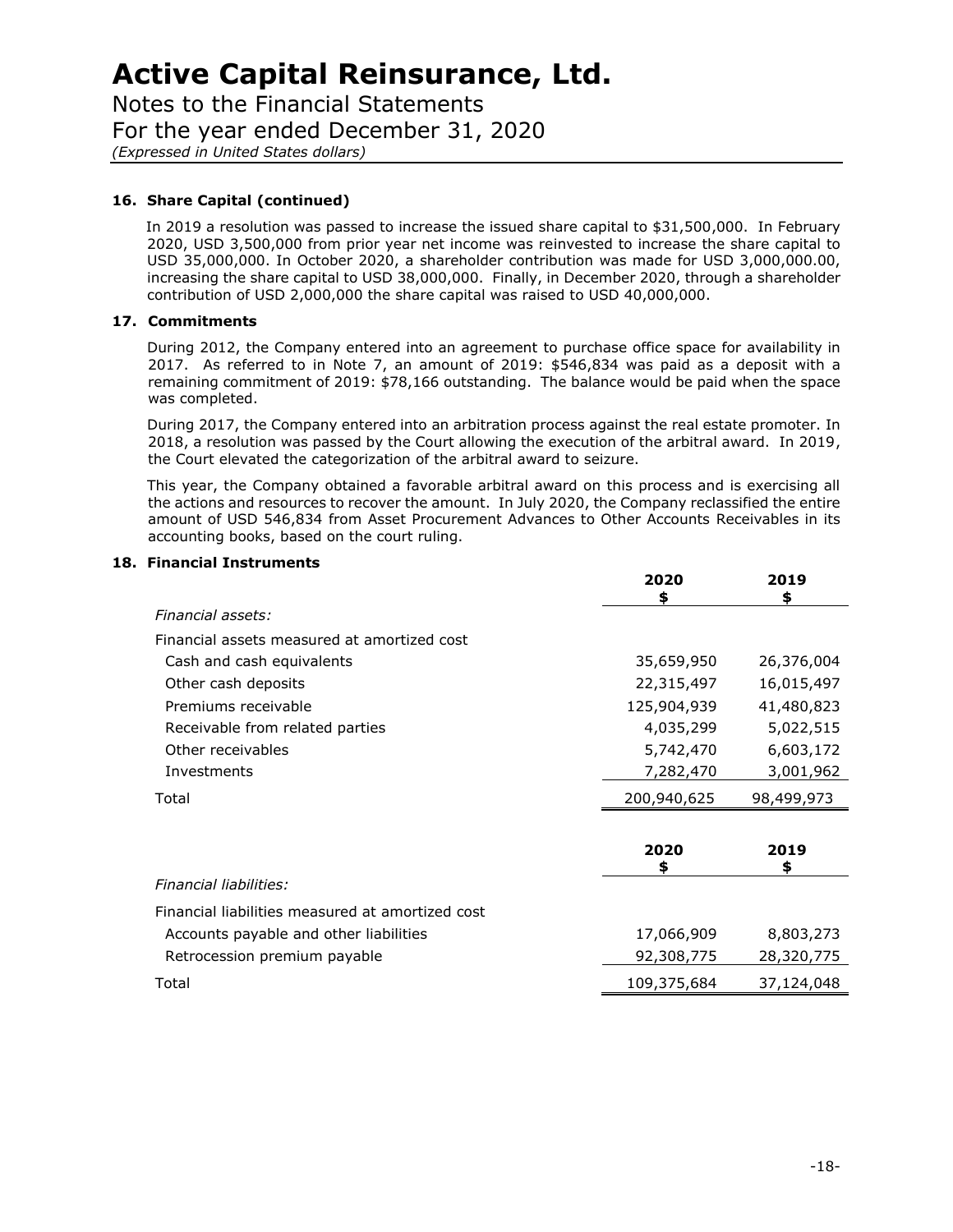Notes to the Financial Statements For the year ended December 31, 2020 *(Expressed in United States dollars)*

#### **19. Reinsurance Commissions**

All premiums on assumed reinsurance are normally subject to a commission cost, since the ceding company must be compensated for the acquisition cost or commissions paid to direct insurance brokers or intermediaries that produce the business. Besides the acquisition cost, the ceding company requires compensation on their administrative costs.

When a reinsurer seeks capacity in the retrocession market, it must also get compensated for at least part of the reinsurance commissions it has paid to the ceding company, plus some compensation for administrative costs. On facultative reinsurance, commissions on retrocessions are normally lower than the commission paid on the original reinsurance ceded by the insurance company.

|                                           | 2020<br>\$                 | 2019<br>\$                   |
|-------------------------------------------|----------------------------|------------------------------|
| Commissions expense<br>Commissions income | 22,590,018<br>(15,796,594) | 34,019,375<br>(24, 133, 982) |
| Net commission expense                    | 6,793,424                  | 9,885,393                    |
| 20. General and Administrative Expenses   |                            |                              |
|                                           | 2020                       | 2019                         |
|                                           | \$                         | \$                           |
| Administrative expenses                   | 1,080,465                  | 1,090,042                    |
| Outsource                                 | 260,664                    | 566,546                      |
| Transportation                            | 60,349                     | 416,417                      |
| Food and lodging                          | 114,732                    | 303,307                      |
| Miscellaneous                             | 91,464                     | 169,942                      |
| Seminars                                  | 259                        | 59,854                       |
| Other expenses                            | 414,784                    | 50,293                       |
| Insurance                                 | 41,365                     | 38,310                       |
| Dues and subscriptions                    | 39,115                     | 30,021                       |
| <b>Customer relations</b>                 | 12,167                     | 29,192                       |
| Bank charges                              | 41,428                     | 14,858                       |
| Telephone and communications              | 11,023                     | 14,387                       |
| Maintenance                               | 5,244                      | 13,461                       |
| Legal expenses                            | 328,813                    | 11,659                       |
| Donations                                 | 13,261                     | 7,779                        |
| Fuel and lubricants                       | 1,896                      | 5,144                        |
| Office supplies                           | 3,172                      | 3,923                        |
| Software                                  | 126,110                    | 2,144                        |
|                                           | 2,646,311                  | 2,827,279                    |